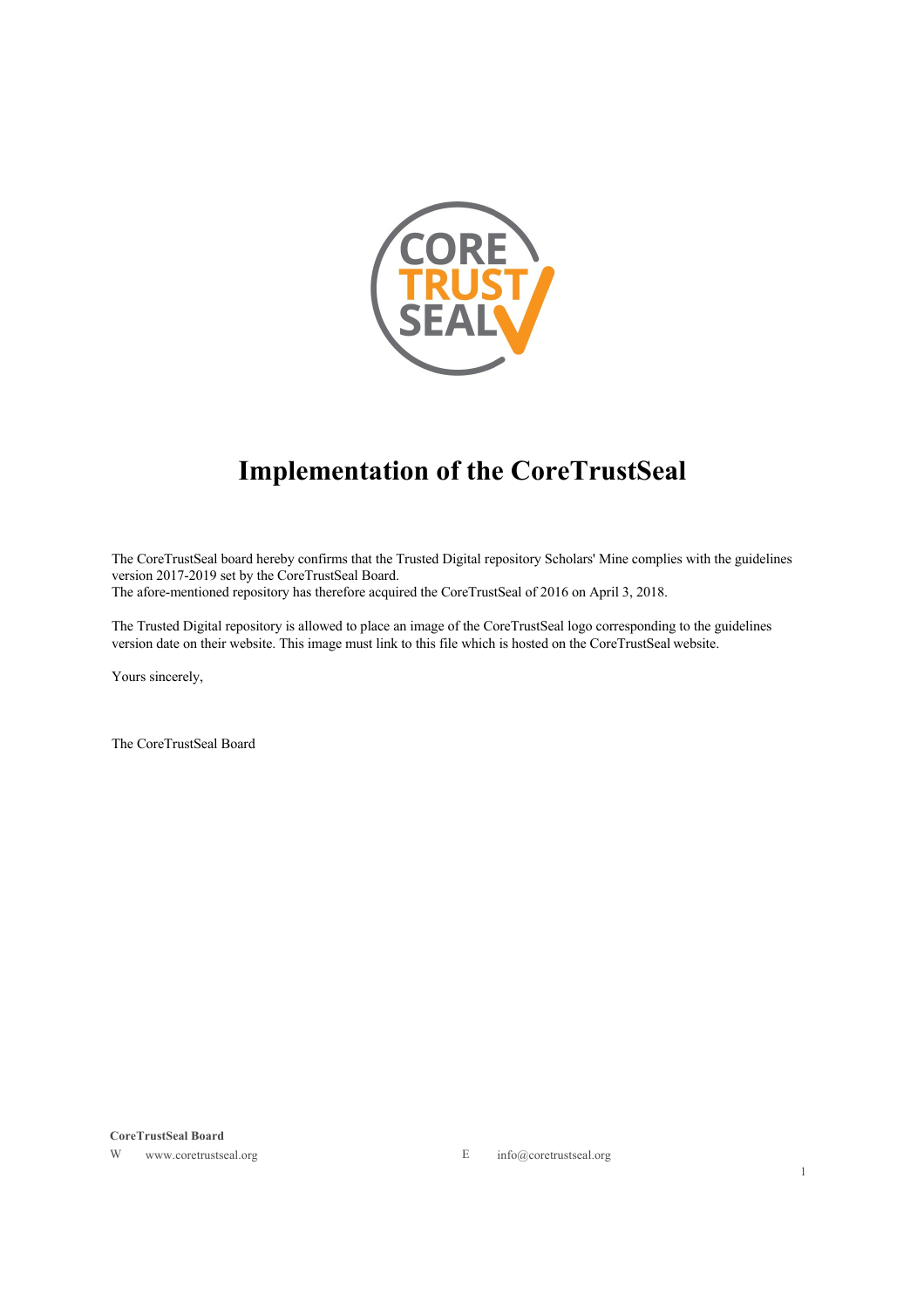# **Assessment Information**

All Guidelines Documentation:

Repository: Scholars' Mine<br>Seal Acquiry Date: Apr. 03, 2018 Seal Acquiry Date:

For the latest version of the awarded CoreTrustSeal for this repository:

Previously Acquired Seals: None

Guidelines Version: 2017-2019 | November 10, 2016<br>Guidelines Information Booklet: CTS Requirements 2017-2019 CTS Requirements 2017-2019<br>Documentation

https://www.coretrustseal.org/why-certification/certified-repositories/

This repository is owned by: **Missouri University of Science and Technlogy**

T 573-341-4221 E scholarsmine@mst.edu W http://scholarsmine.mst.edu/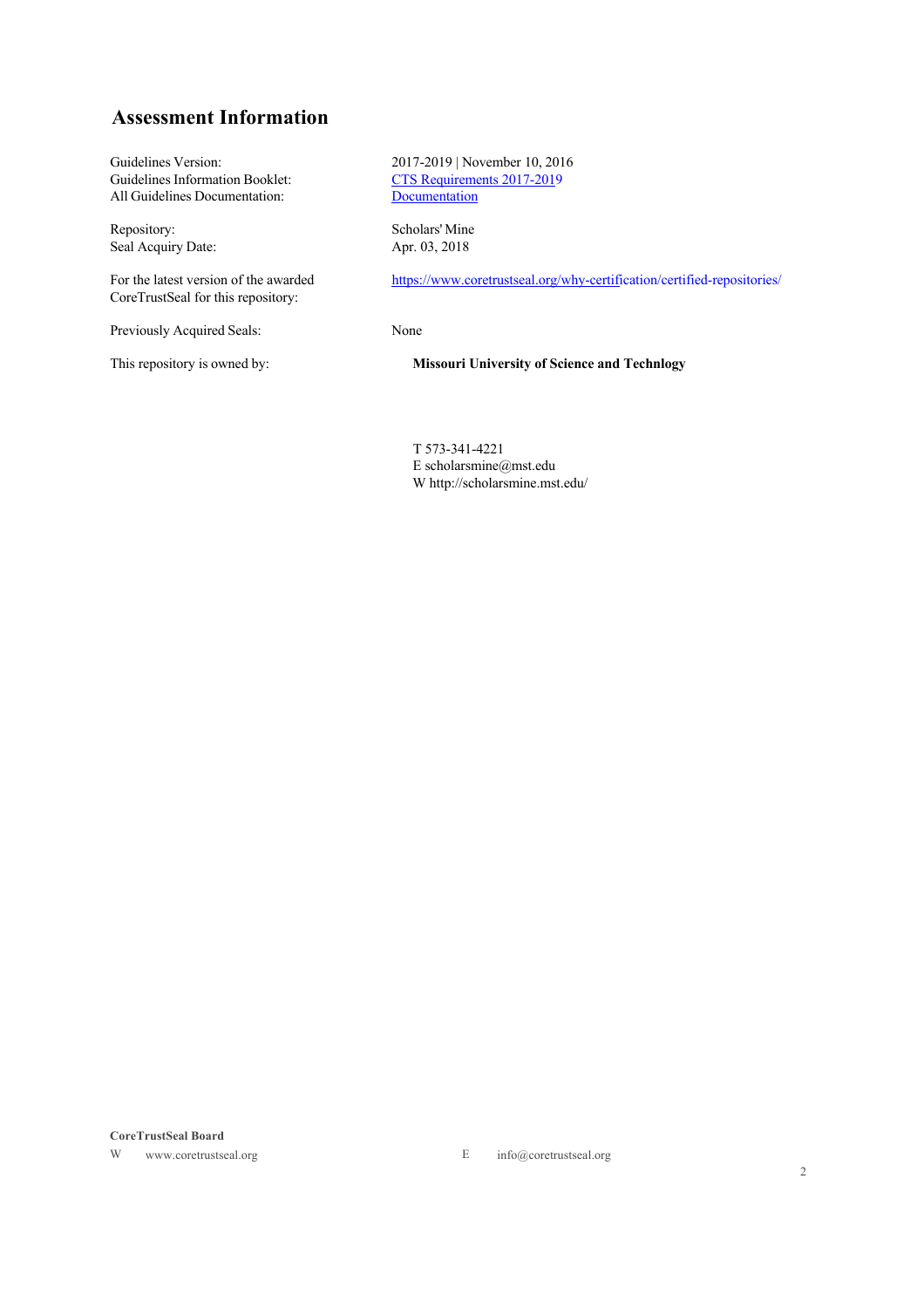# **Assessment**

# **0. Context**

# **Applicant Entry**

#### *Self-assessment statement:*

Institution Repository: Scholars' Mine is the institutional repository for the Missouri University of Science and Technology (Missouri S&T). Scholars' Mine provides digital access to scholarly and cultural resources created by the university community. This includes faculty papers, research data, departmental publications, conference proceedings, graduate student works, and other scholarly material as well as campus cultural and historical works.

Additional information about Scholars' Mine is available here: http://libguides.mst.edu/scholarsmine. Scholars' Mine can be accessed here: http://scholarsmine.mst.edu/

The designated comunity for Scholars' Mine primarily focuses on digital access to scholarly and cultural resources created by the faculty, students and staff of the Missouri University of Science and Technology. Scholars' Mine serves a large and diverse global community of researchers and scholars. Statistics relating to how the global community utilizes Scholars' Mine can be found here: http://libguides.mst.edu/scholarsmine/statistics.

Scholars' Mine is a mediated repository with enhanced curation. All submitted material is reviewed prior to acceptance. The review includes copyright clearance, enhancement and augmentation of metadata, and testing of compatibility and readability of all files. Ongoing curation of some file types is performed to ensure future preservation, access, and readability. More complete information on supported file types and preservation practices can be found here: http://libguides.mst.edu/scholarsmine/policies.

Scholars' Mine utalizes two outsourced partners: The first contract is with Berkeley Electronic Press (bepress™) which is an annual renewable contract covering the use of Digital Commons™, the Expert Gallery Suite™, consultive services and publishing services. Digital Commons™ is a suite of tools and services enabling the management, display and publication of scholarship to the web. As a hosted platform Digital Commons™ is optimized for all major search engines and allows our institution to focus on success rather than technology.

The Expert Gallery Suite™ is a research announcement tool which allows scholars and researchers to maximize the readership and impact of their work. The Expert Gallery Suite™ enables the institution to create for its researchers and scholars search engine optimized webpages featuring their scholarly work. The Expert Gallery Suite™ also enables colleagues to follow their work and is a valuable tool for feeding and growing content for the repository by providing an incentive for faculty participation. Additionally, Digital Commons publishing services provide a publishing infrastructure for the creation and publication of digital journals including adding journals to major indexes and databases, registering DOIs, and preserving articles in CLOCKSS and Portico.

Consulting services which include both technical assistance with software and general advice to assist in setup, site maintenance, software operation, customization and design are also provided by bepress. Scholars' Mine is responsible for the uploading all content and metadata using web forms or batch facilities. Bepress does not claim any copyright to content we upload and will return to us all uploaded content at our request or at the termination of our contract.

As a condition of contract acceptance bepress was evaluated by our campus IT Department to determine if they conform to our institutional standards for network security; availability; authentication, authorization, and password security; application security; and crypotography/encryption. Bepress meets or exceeds these standards. See Safeguarding Your Content with Digital Commons at

**CoreTrustSeal Board** https://www.bepress.com/reference\_guide\_dc/safeguarding-content-digital-commons/ for additional information.

W www.coretrustseal.org E info@coretrustseal.org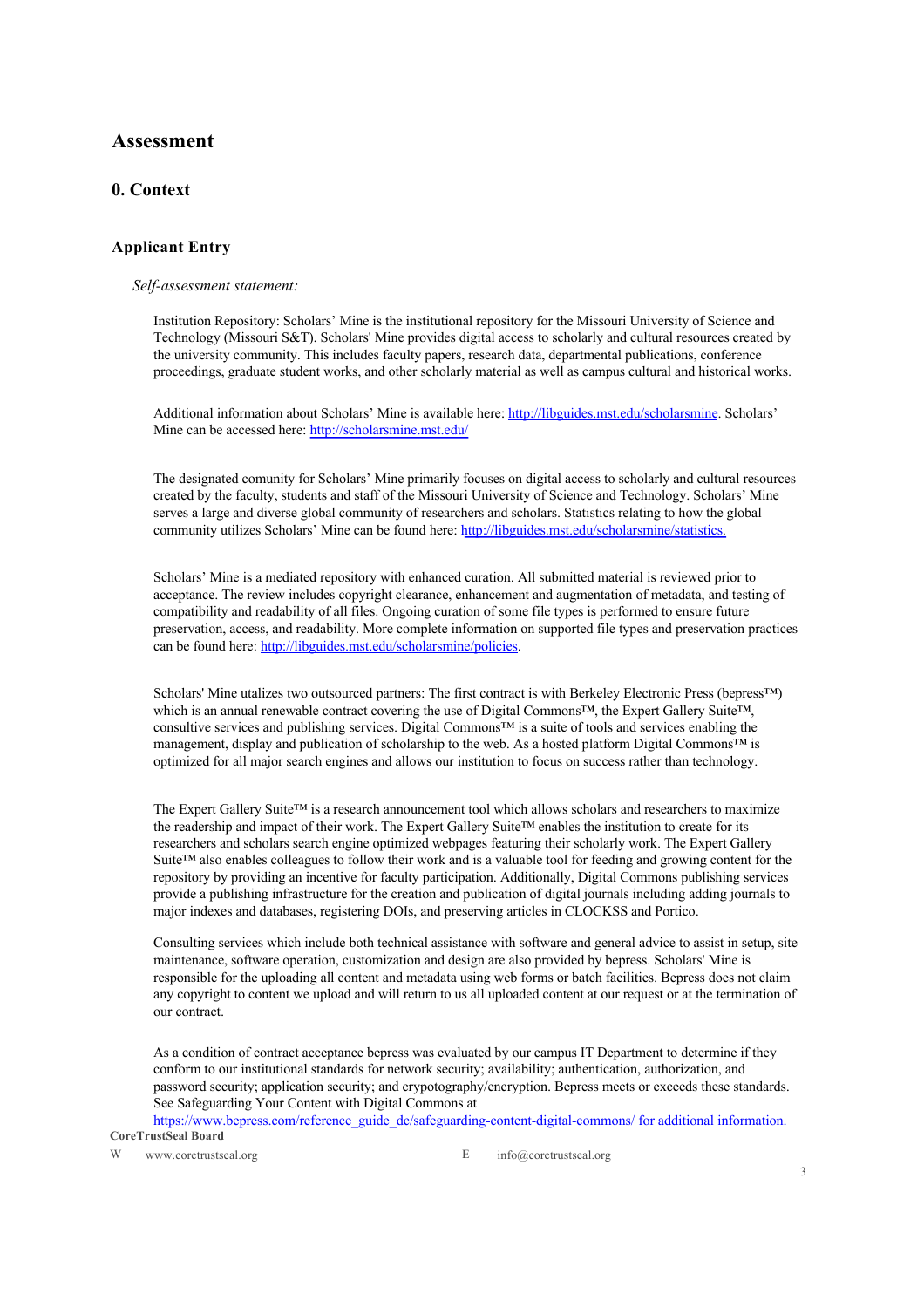The second contract is with Amazon. In order to utilize the bepress Archive service Missouri S&T maintains a contract with Amazon for an Amazon S3 account. The Amazon S3 account is managed through our campus IT Department who contracts the service through DLT (http://www.dlt.com/). Utilizing Amazon S3 and the bepress archive service provides a mirrored cloud server which adds an additional level of secured infrastructure to safeguard content. This mirrored service acts as an archive and is instantaneously updated any time changes are made in Digital Commons™ and the Expert Gallery Suite™. The archive's contents are organized in a file/folder hierarchy mirroring the structure of the repository and includes automatic checksums and data integrity checks.

The mirrored content in our Amazon S3 account acts as an additional level of security to ensure safe storage. Amazon S3 is designed to provide 99.999999999% durability of objects over a given year and is designed to sustain the concurrent loss of data in two facilities. Additional information and details about Amazon S3 is available at: https://aws.amazon.com/s3/faqs/.

- Additional information about bepress can be found here: https://www.bepress.com/
- Additional information about DigitalCommons™ can be found here: https://www.bepress.com/products/digital-commons/
- Additional information about Expert Gallery Suite™ can be found here: https://www.bepress.com/products/expert-gallery-suite/
- Additional general information on Amazon S3 can be found here: https://aws.amazon.com/s3/

Scholars' Mine has a significant global impact with a heavy global user base. Some important highlights include:

- In the last two years Scholars' Mine has had over one million content downloads.
- Usage statistics can be found here: http://libguides.mst.edu/scholarsmine/statistics.

Top Educational Organizations outside of the University of Missouri System utilizing Scholars' Mine (based on content downloads):

- Research Center of Theoretical Physics & Mathematics (IPM)
- Taiwan Academic Network
- Massachusetts Organization of Educational Collaboratives
- Universiti Teknologi Malaysia
- Indian Institute of Technology Kharagpur India
- Imperial College London
- University of Illinois
- Danmarks Tekniske Universitet
- Texas A&M
- NTU

Top Research and Technology Institutions utilizing Scholars' Mine (based on content downloads):

- United Technologies Research Center
- Commissariat a L'energie Atomique
- PE Bozhko Oleksandr Mykolajovych
- National Institute of Technology Surathkal
- Motilal Nehru National Institute of Technology (Mnnit) Allahbad

Top Commercial Organizations utilizing Scholars' Mine (based on content downloads):

- The Boeing Company
- **Intel Corporation**
- Golder Associates Inc.
- AutoEverSystems Corp.
- Jacobs Engineering Group Inc.

#### **CoreTrustSeal Board**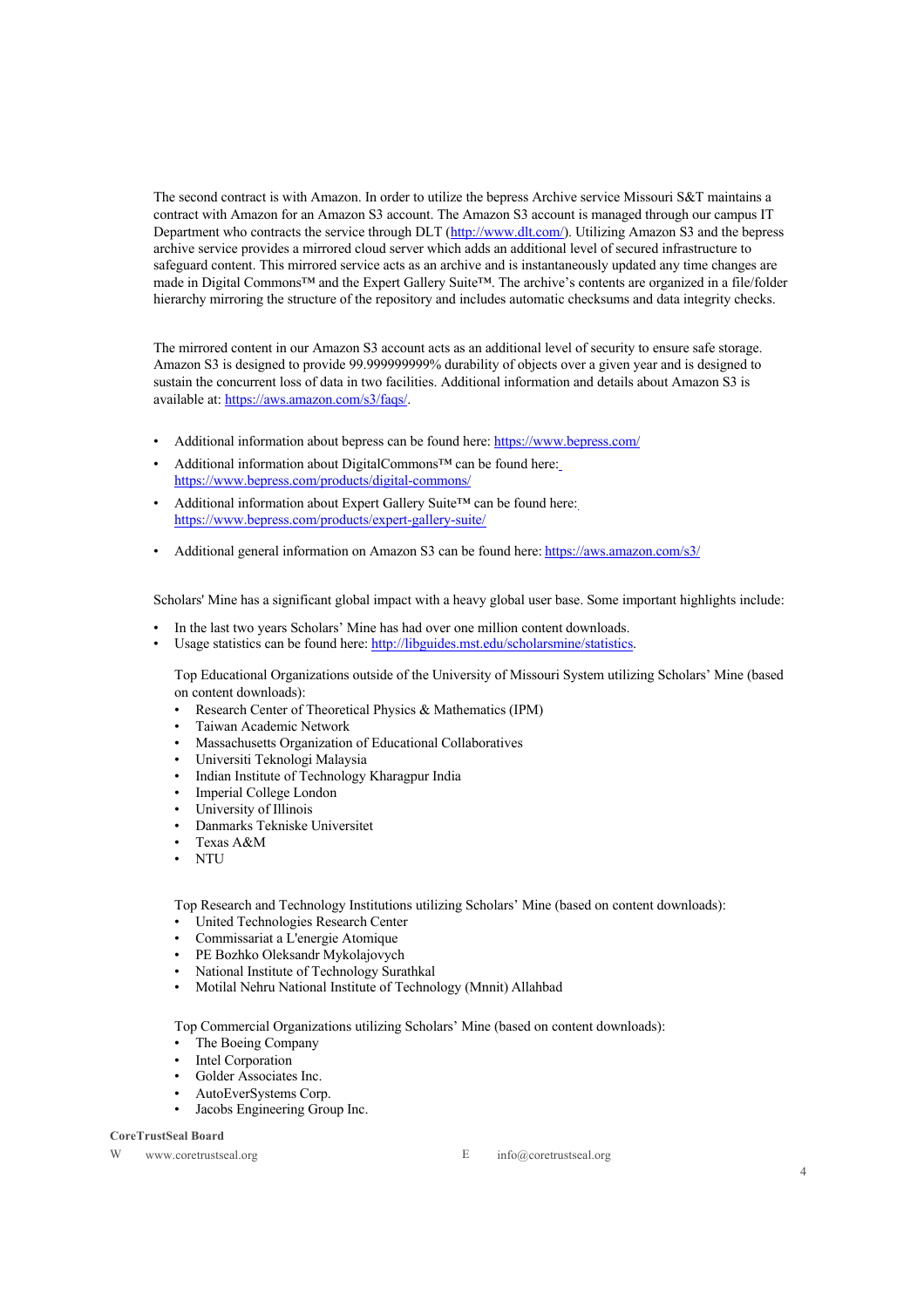Top Governmental Agencies utilizing Scholars' Mine (based on content downloads):

- Fundaco Para a Ciencia e a Tecnologia I.P.
- NASA
- KISTI
- China Science & Technology Network
- Los Alamos National Laboratory

Top Military Agencies utilizing Scholars' Mine (based on content downloads):

- Headquarters USAISC
- Navy Network Information Center
- 754th Electronic Systems Group
- Department of Defense Network Information Center
- Australian Defense Organization

Top organizations who access/link to Scholars' Mine content:

- International Society for Soil Mechanics and Geotechnical Engineering
- The Networked Digital Library of Theses and Dissertations
- Steel Market Development Institute
- Academy of Geo-Professionals
- Association for Information Systems
- Cold-Formed Steel Engineers Institute
- Structural Engineering Forum of India
- The International Information Center for Geotechnical Engineers
- OCLC WorldCat
- Engineering Conferences International
- American Iron and Steel Institute
- Association for Computing Machinery

Other institutions of note who access/link to Scholars' Mine Content:

- Purdue University
- University of Wollongong (Australia)
- Cal Poly San Luis Obispo
- University of Massachusetts Amherst
- Penn State
- Rochester Institute of Technology
- University of Pennsylvania
- University of Iowa
- Syracuse University
- University of Connecticut
- University of Kentucky
- South Cross University (Australia)
- **Stanford University**
- Michigan Tech
- Edith Cowan University (Australia)

Scholars' Mine houses the technology library of the Center for Cold-Formed Steel Structures and hosts the proceedings of the International Specialty Conference on Cold-Formed Steel Structures. This library provides access to research collections sponsored by the American Iron and Steel Institute, Rack Manufacturing Institute, Steel Deck Institute, and other similar national and international organizations. Leading researchers, engineers, manufacturers, and educators who have engaged in research, design, manufacture, and the use of cold-formed steel members participate in the conference.

Scholars' Mine also hosts the proceedings of the International Conference on Case Histories in Geotechnical Engineering and the International Conferences on Recent Advances in Geotechnical Earthquake Engineering and Soil Dynamics. These two conference proceedings share knowledge gained from geotechnical engineering projects such as dams, bridges, etc. around the world. The knowledge is utilized to train future engineers. Information from these conference proceedings are among the most heavily used in the repository. It is important to note that prior to making these proceedings open access they existed in limited print and behind paid access portals only. Making

**CoreTrustSeal Board**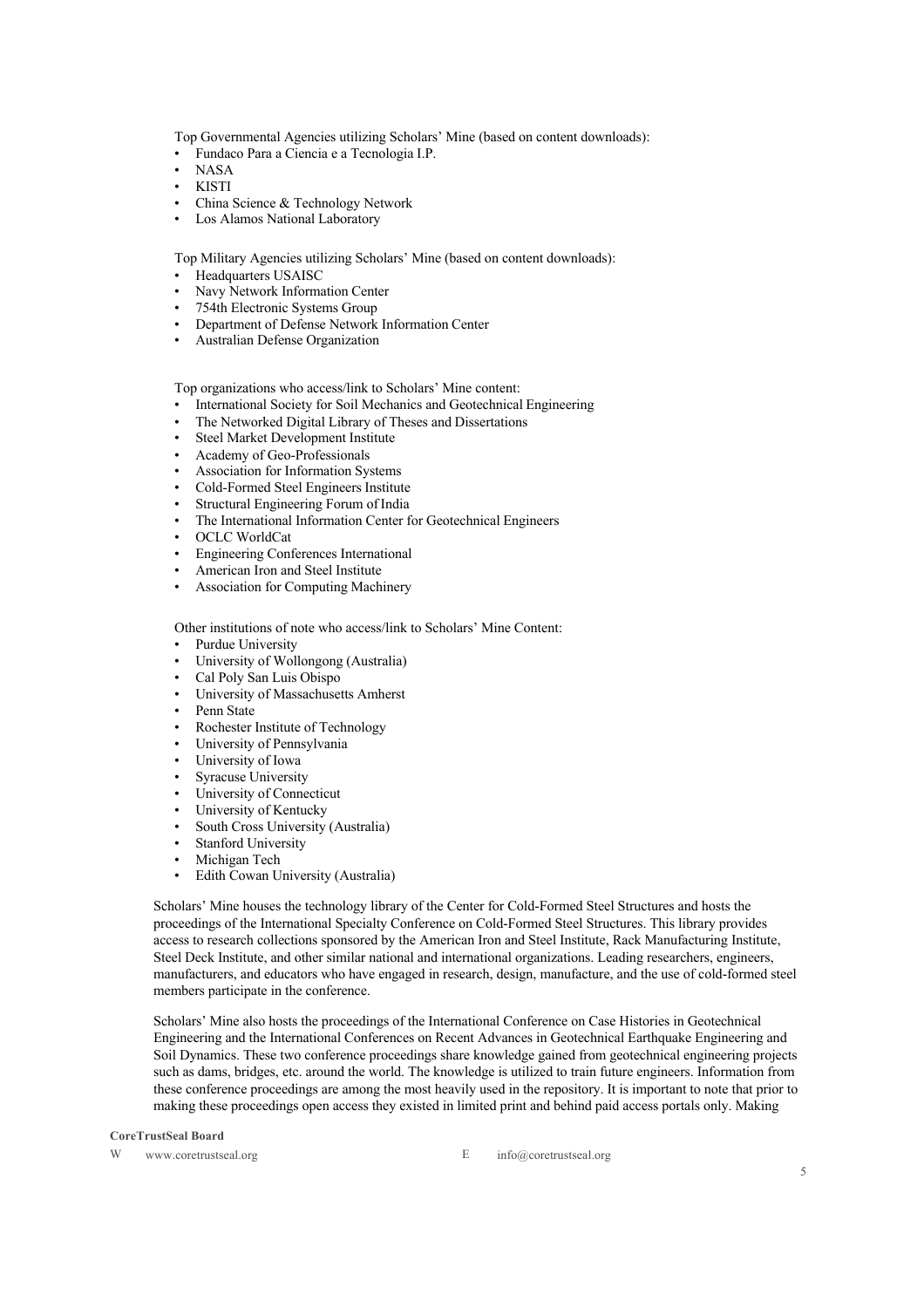these proceedings available in an open access forum has had a significant impact on usage in developing nations.

Scholars' Mine is a participant in the Digital Commons Network which brings together freely accessible scholarly research from hundreds of universities and colleges worldwide.

# **Reviewer Entry**

*Accept or send back to applicant for modification:*

Accept

*Comments:*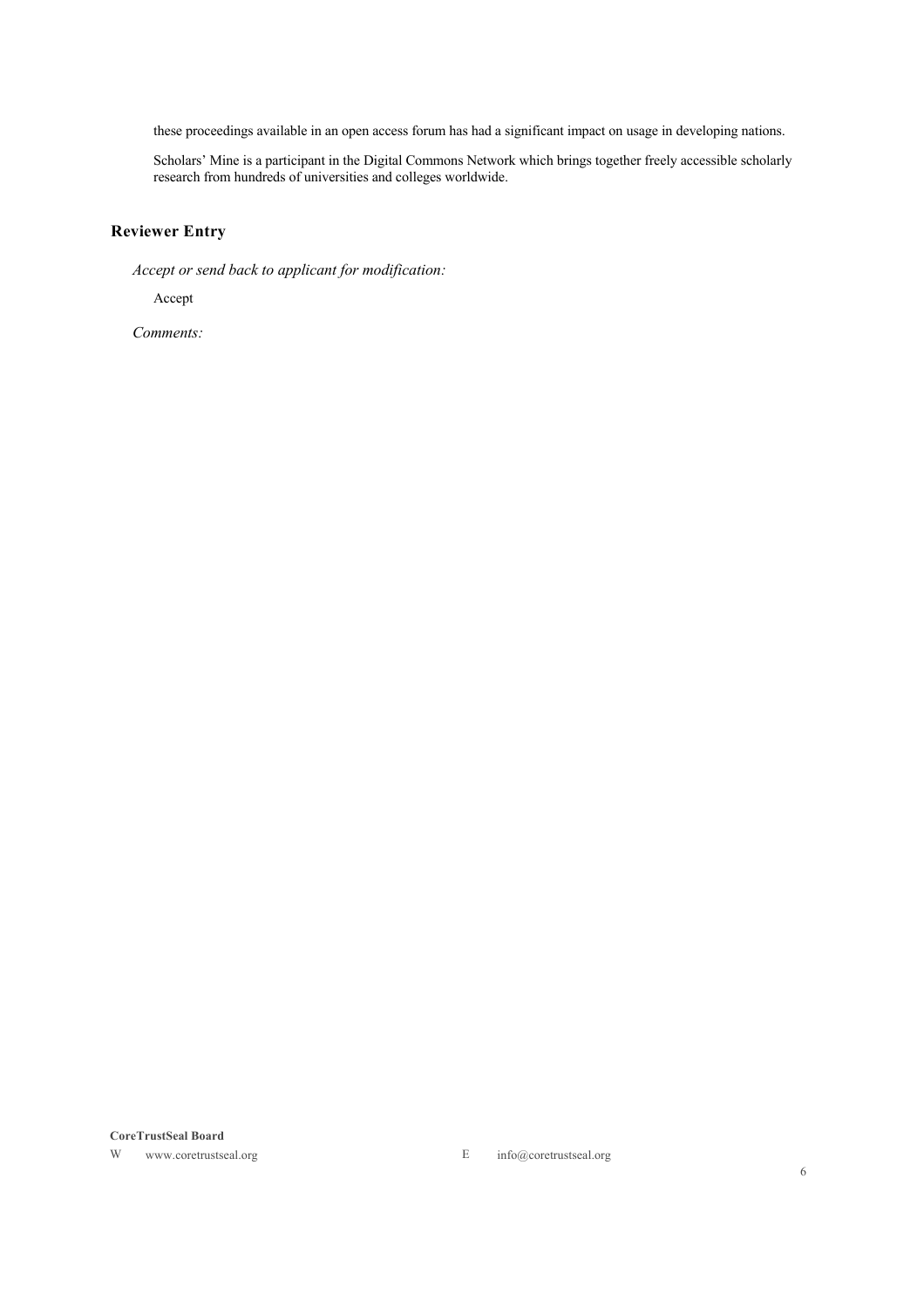### **1. Mission/Scope**

*Minimum Required Statement of Compliance:*

0. N/A: Not Applicable.

### **Applicant Entry**

#### *Statement of Compliance:*

4. Implemented: This guideline has been fully implemented for the needs of our repository.

*Self-assessment statement:*

In support of scholarship and research Scholars' Mine, the institutional repository of the Missouri University of Science and Technology (Missouri S&T), will:

- Contribute to the advancement of knowledge and the betterment of society by acquiring, organizing, preserving, and providing global access to the research and cultural resources of Missouri S&T.
- Support cross-disciplinary collaboration and the multidisciplinary and organizational needs of Missouri S&T by building active communities of researchers and scholars and integrating Scholars' Mine into the research and educational endeavors of the campus.
- Support the professional development and research endeavors of our faculty and students by providing a rich and interactive environment where their research and academic achievements can be developed and made easily accessible to scholars and researchers worldwide.
- Create global visibility for Missouri S&T by highlighting the institution's research endeavors and culture.

Our mission is stated in the "About" section of Scholars' Mine (http://scholarsmine.mst.edu/about.html) and in our library guide to Scholars' Mine (http://libguides.mst.edu/scholarsmine). Additionally the mission statement is included in promotional materials, both digitally and in print.

Scholars' Mine is directly incorporated in the university's strategic plan. Lever 2.4.13 of the university's strategic plan states: "Continue development of Scholars' Mine designed for increasing internal and external communication and globally promoting the intellectual work of the campus." To meet this strategic initiative of the university, Curtis Laws Wilson Library is responsible for the management and development of Scholars' Mine. The Library has directly incorporated Scholars' Mine into the library's strategic plan. Lever 5 of the library strategic plan states: "Explore opportunities to feature and develop Scholars' Mine."

As part of the strategic initiative of the university, Scholars' Mine receives secured financial support through a general budget allocation to the library and is broadly supported by the Office of the Chancellor, Office of the Provost, Office of Graduate Studies, and Office of Sponsored Programs.

The mission statement and all current policies and guidelines have been approved by the Scholars' Mine Advisory Council, which is the official governing body for the institutional repository.

- Additional information about the university's strategic plan can be found here: http://strategicplan.mst.edu/
- Additional information about the library's strategic plan can be found here: http://library.mst.edu/strategicplan/

### **Reviewer Entry**

*Accept or send back to applicant for modification:*

Accept

#### *Comments:*

**CoreTrustSeal Board**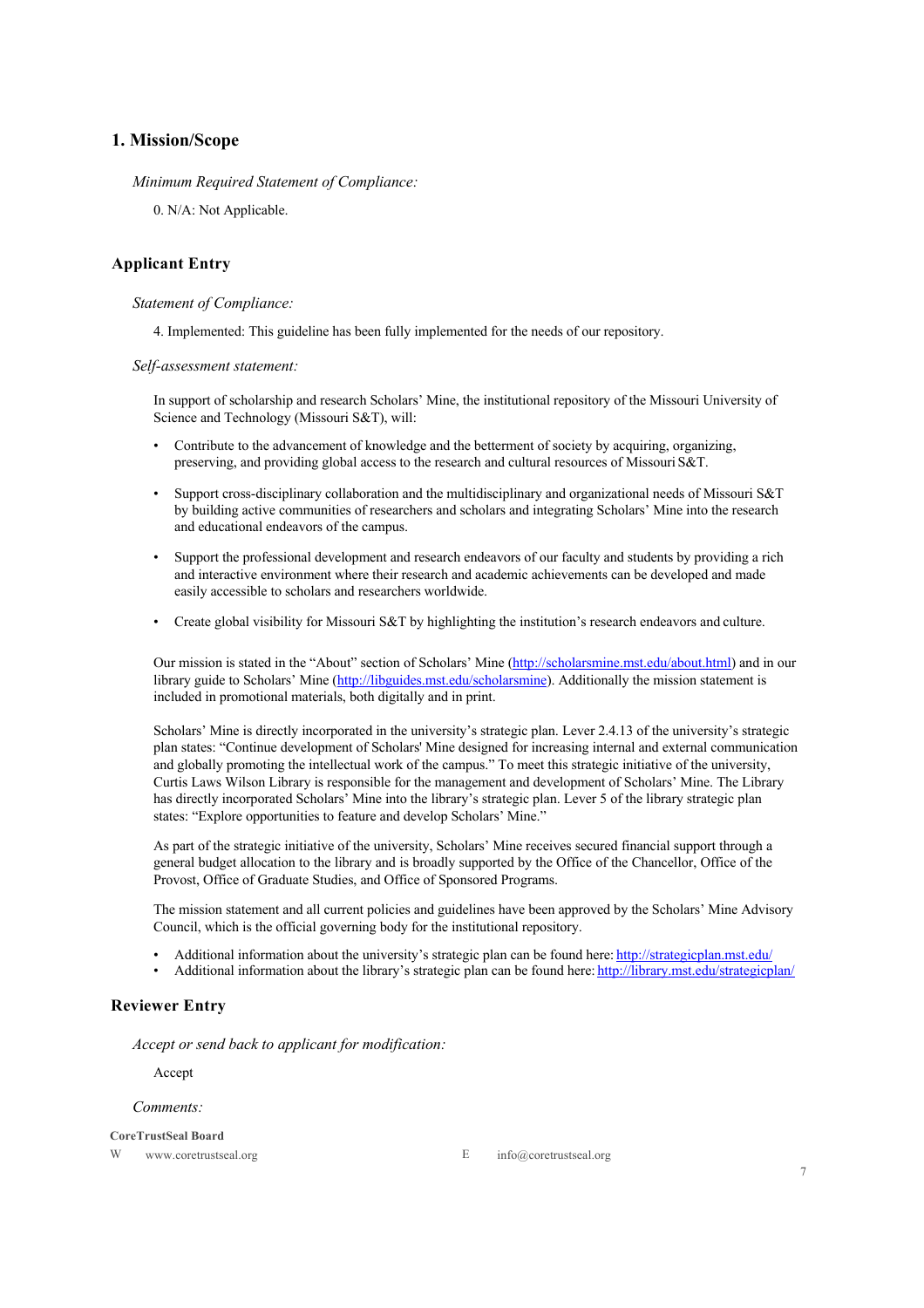# **2. Licenses**

*Minimum Required Statement of Compliance:*

0. N/A: Not Applicable.

### **Applicant Entry**

#### *Statement of Compliance:*

4. Implemented: This guideline has been fully implemented for the needs of our repository.

*Self-assessment statement:*

Scholars' Mine is legally considered a part of the University of Missouri. Therefore all legal agreements are with the University of Missouri Board of Curators. Scholars' Mine maintains files on all applicable licenses and legal agreements.

A click-through agreement to a non-exclusive distribution license is part of the online submission process for student theses and dissertations and some student and faculty publications. A signed license agreement is required for all manual submissions from authors or other parties. Submitters can also utilize Creative Commons licensing to further define access and reuse. All submissions are reviewed by qualified library staff prior to acceptance. Library staff also harvest existing publications and other creative output of our faculty and staff utilizing a variety of methods. Harvested materials are placed in Scholars' Mine in accordance with current policy and applicable laws.

Our Non-exclusive distribution license can be found at: http://scholarsmine.mst.edu/scpro\_guidelines/3/.

All campus communities and groups wishing to publish journals or house unique collections of content in Scholars' Mine are required to agree to a Memorandum of Understanding (MoU) which outlines the rights and responsibilities of all parties involved. The MoU is a negotiated document designed to better meet the needs of specific communities and must be in place before content is placed in Scholars' Mine.

Conditions of use are clearly defined in the digital object's descriptive metadata. This includes copyright and usage licensing. Various levels of access control can be employed to control or restrict access. Access levels include full public access, campus only access, and restricted to a subscriber list or domain. Additional access control can be accomplished through embargoing content for a defined period of time.

Reported instances of noncompliance with the conditions of access or use are investigated, then reported to the content owner and appropriate actions taken.

Additional information about licensing, access and use can be can found here:

- All policies: http://libguides.mst.edu/scholarsmine/policies
- All Guidelines: http://libguides.mst.edu/scholarsmine/guidelines

### **Reviewer Entry**

*Accept or send back to applicant for modification:*

Accept

*Comments:*

#### **CoreTrustSeal Board**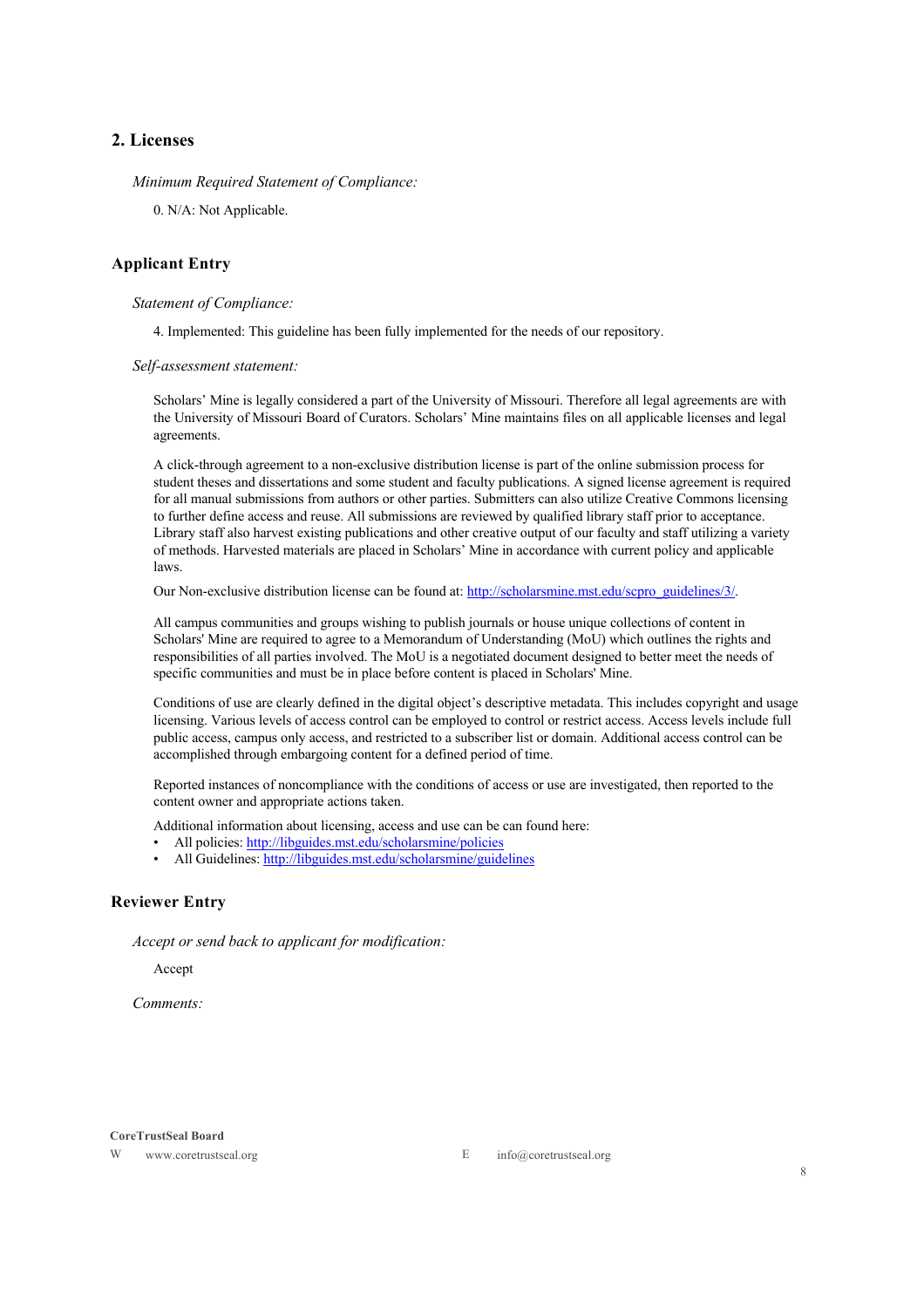### **3. Continuity of access**

#### *Minimum Required Statement of Compliance:*

0. N/A: Not Applicable.

### **Applicant Entry**

### *Statement of Compliance:*

4. Implemented: This guideline has been fully implemented for the needs of our repository.

*Self-assessment statement:*

Scholars' Mine serves as the Missouri S&T institutional data repository by providing resources and services to promote the management, dissemination and preservation of research data sets generated by researchers affiliated with Missouri S&T or in association with Missouri S&T researchers. The Curtis Laws Wilson Library is responsible for preserving and providing access to research data in Scholars' Mine. The Library is committed to preserving and maintaining access to research data for a minimum period of ten years after it is published in Scholars' Mine. Longer-term preservation is subject to:

- the defined priority level of the data holding.
- requests for longer preservation period extensions by the researcher,
- the Library's selection criteria and archival appraisal for long-term retention, and
- budget approval for staffing and related resources needed to accomplish this goal.

Curtis Laws Wilson Library is committed to the following classes of research data sets with associated preservation priorities and commitment levels:

- Priority 1: Data Sets associated with Publications. Extensive effort will be made to ensure preservation of data sets associated with journal publications or other scholarly publications for a period of 10 years or in perpetuity if requested by the researcher, or for as long as the data sets meet the Library's collection development policies and practices, or is superseded in the future by an acceptable data repository.
- Priority 2: Stand-Alone Data Publications. Reasonable steps will be taken to preserve stand-alone data publications in accordance with best practices and collection development policies.
- Priority 3: Data Sets with High Research/Teaching Value. Reasonable steps will be taken to preserve data sets that are identified by faculty, subject specialist librarians or archivists as having high value for meeting the research and teaching needs of Missouri S&T or within the broader research community.
- Priority 4: Other Data Files and Materials. No preservation steps will be taken for ephemeral materials deemed to be of little or no long-term value to the comprehensiveness of the collection. Working files of particular significance to Missouri S&T's teaching and research needs, or within the greater research community, may be preserved on a select basis as appropriate.

As an institution of higher learning Missouri S&T supports scholarship, teaching, and learning. Curtis Laws Wilson Library is responsible for identifying, acquiring, and preserving scholarly resources for as long as they are needed to support the activities of the University. Scholars' Mine's mandate for the digital preservation of and access to, research data sets and other intellectual works of our faculty, students and staff is drawn from responsibilities outlined above and specifically defined in:

- Lever 2.4.13 of Missouri S&T's strategic plan which states: "Continue development of Scholars' Mine designed for increasing internal and external communication and globally promoting the intellectual work of the campus."
- Lever 5 of the library strategic plan which states: "Explore opportunities to feature and develop Scholars' Mine."

Funding for Scholars' Mine is considered a long-term priority for the University and is secured through general budget allocations. In the unlikely event of a cessation of operations, research data sets housed in Scholars' Mine

**CoreTrustSeal Board**

W www.coretrustseal.org E info@coretrustseal.org E info@coretrustseal.org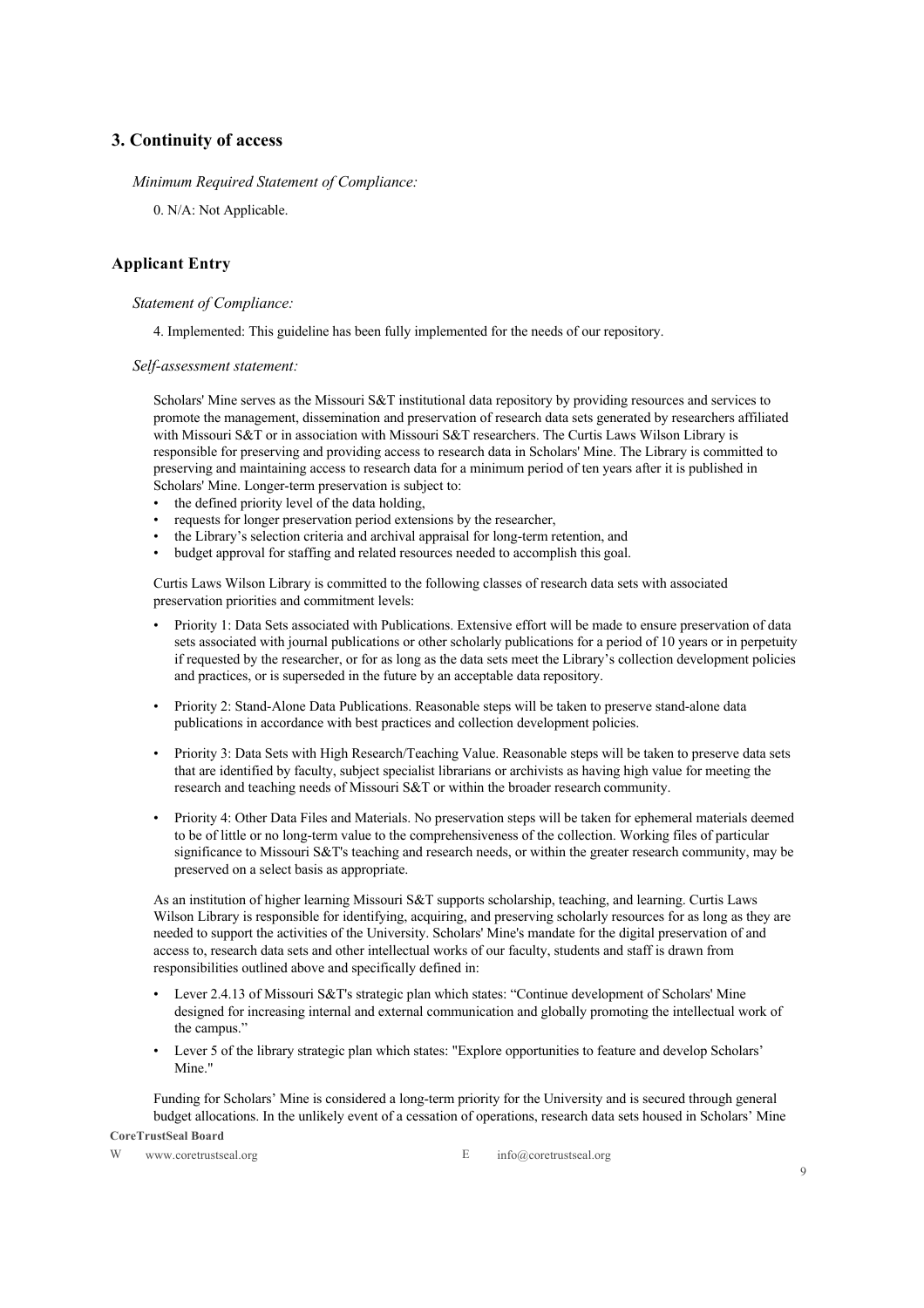will be dealt with as follows:

- 1. The library will work toward finding an alternative data repository.
- 2. If no alternative data repository is available the research data sets will be returned to the researcher or appropriate campus unit.
- See Digital Preservation Policy: http://scholarsmine.mst.edu/scpro\_guidelines/5/
- See Research Data Management Policy: http://scholarsmine.mst.edu/scpro\_guidelines/6/
- All policies: http://libguides.mst.edu/scholarsmine/policies
- All Guidelines: http://libguides.mst.edu/scholarsmine/guidelines

# **Reviewer Entry**

*Accept or send back to applicant for modification:*

Accept

*Comments:*

#### **CoreTrustSeal Board**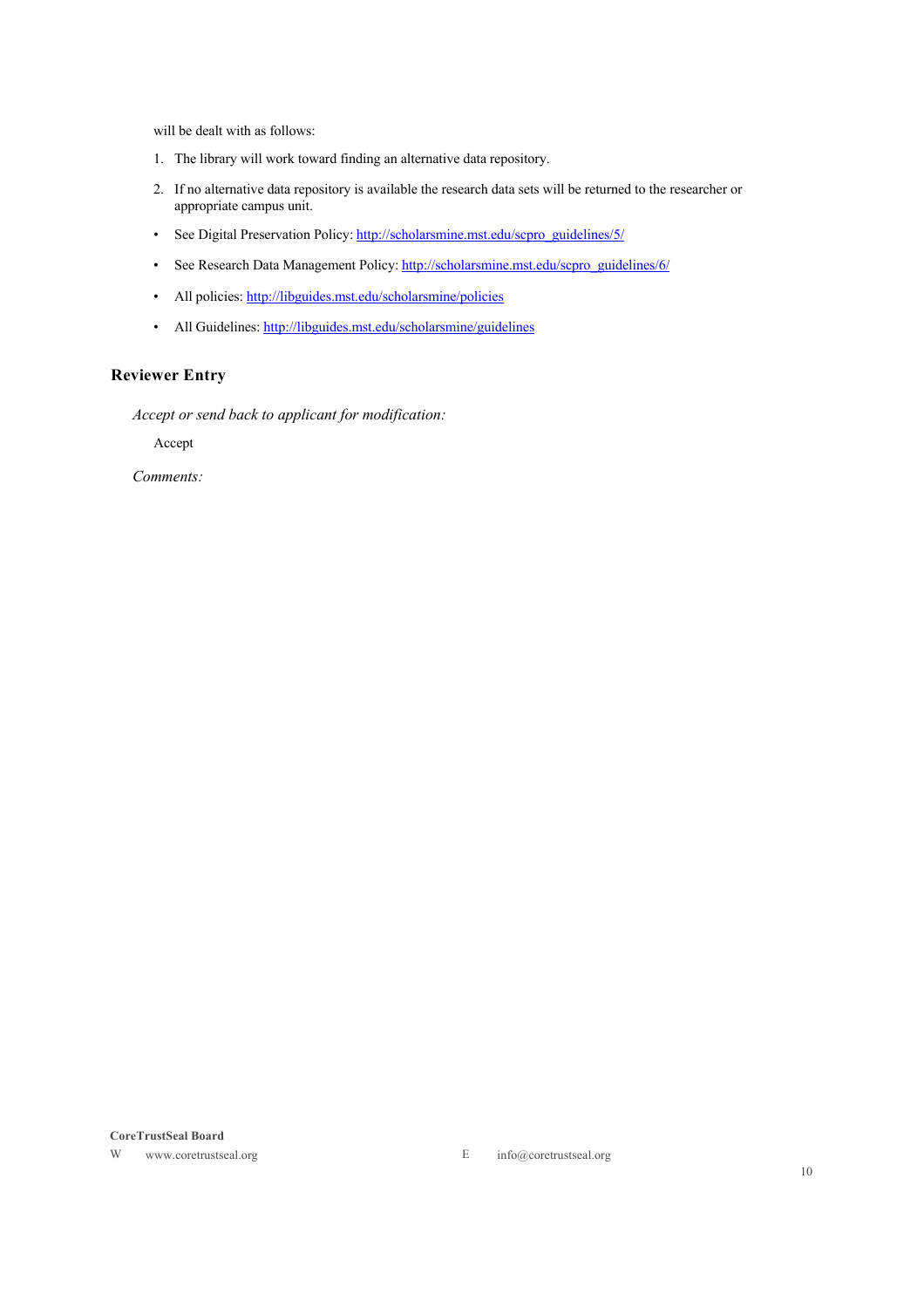### **4. Confidentiality/Ethics**

#### *Minimum Required Statement of Compliance:*

0. N/A: Not Applicable.

### **Applicant Entry**

#### *Statement of Compliance:*

4. Implemented: This guideline has been fully implemented for the needs of our repository.

*Self-assessment statement:*

It is the responsibility of the researcher to conduct research in compliance with any applicable disciplinary norms and be in compliance with the University of Missouri's Collected Rules and Regulations (see: https://www.umsystem.edu/ums/rules/collected\_rules/research). Researchers submitting data to Scholars' Mine are required to acknowledge that they are in compliance and to provide an assessment of any disclosure risk.

Scholars' Mine operates in compliance with the laws of the United States and the state of Missouri which address confidentiality, privacy, and protection of research participants. Relevant federal laws include:

- Protection of Human Subject (45 CFR 46)
- The Family Education Rights and Privacy Act (FERPA)
- The Health Insurance Portability and Accountability Act (HIPAA)

Scholars' Mine requires copies of all relevant documentation proving compliance with these laws from depositors.

The researcher is required to provide an assessment of the data's disclosure risk. Data with a high disclosure risk may be rejected and returned to the researcher with advice on how to lower the risk. Additionally, access to data with high disclosure risks can be secured through access control measures.

Scholars' Mine offers four levels of access to data:

- 1. open-access,
- 2. access restricted to defined IP addresses or domains,
- 3. access restricted to specific users requiring login authentication, and
- 4. on-site access only under secure conditions.

Depositors are required to provide a disclosure risk assessment which is evaluated by trained library staff prior to acceptance. Appropriate access levels are assigned to accepted data sets in consultation with the depositor. Some data sets with high disclosure risks may not be accepted and will be returned to the depositor with advice on how to bring the data into compliance with disciplinary and ethical norms. Administration of data with disclosure is restricted by login to authorized administrators.

- See our Research Data Confidentiality Policy: http://scholarsmine.mst.edu/scpro\_guidelines/9/
- All policies: http://libguides.mst.edu/scholarsmine/policies
- All Guidelines: http://libguides.mst.edu/scholarsmine/guidelines

### **Reviewer Entry**

*Accept or send back to applicant for modification:*

Accept

*Comments:*

#### **CoreTrustSeal Board**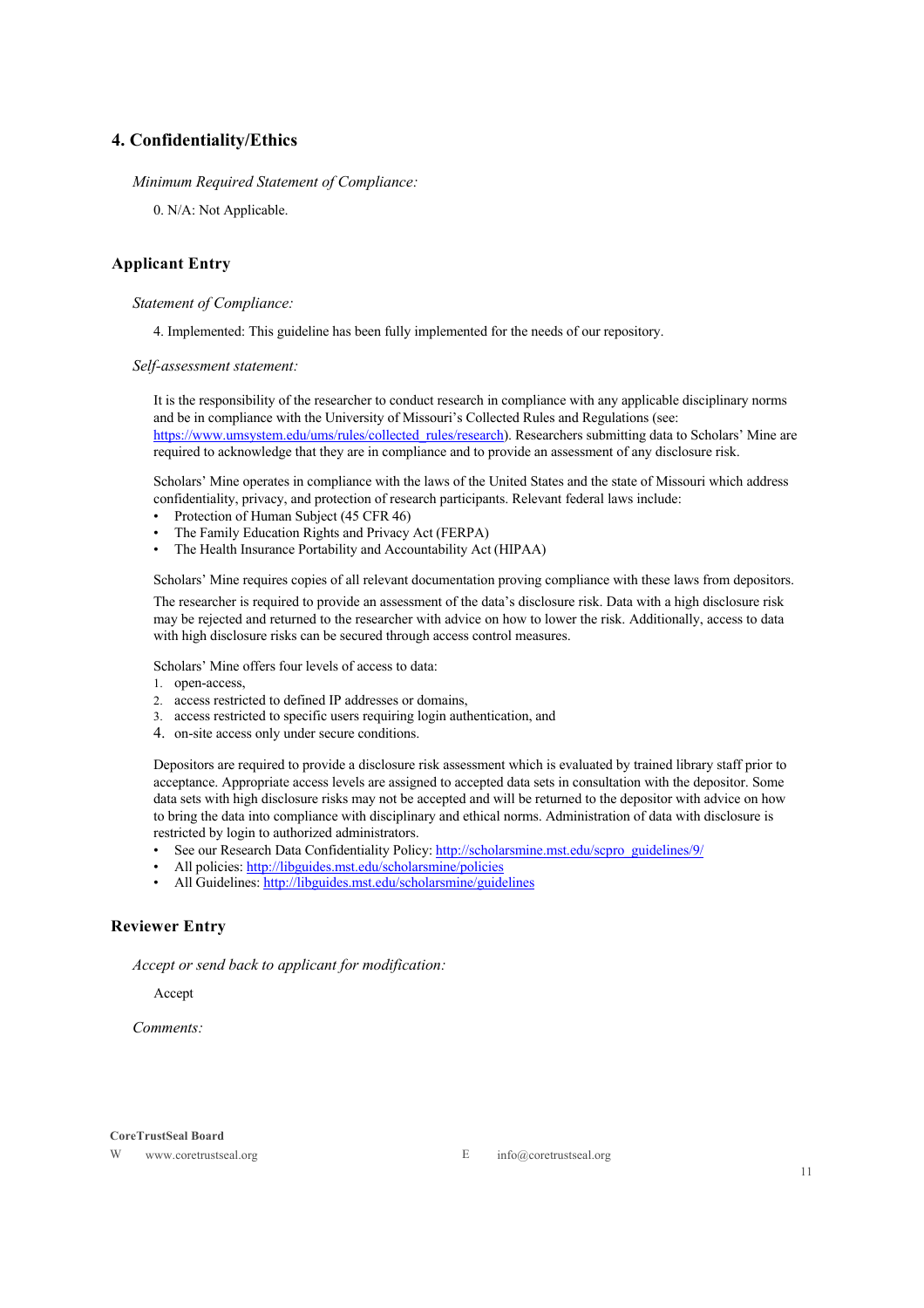# **5. Organizational infrastructure**

### *Minimum Required Statement of Compliance:*

0. N/A: Not Applicable.

# **Applicant Entry**

### *Statement of Compliance:*

4. Implemented: This guideline has been fully implemented for the needs of our repository.

*Self-assessment statement:*

Scholars' Mine is the institutional repository for the Missouri University of Science and Technology (Missouri S&T) and provides digital access to the scholarly and cultural resources created by the university community. Missouri S&T is a public institution founded in 1870 and is widely recognized as one of the nation's best universities for engineering, sciences, computer science, and technology. Missouri S&T has received the following rankings:

- A top 100 U.S. university (QS World University Rankings, 2017)
- Top teacher education program for secondary education in Missouri, as determined by the National Council on Teacher Quality (September 2015).
- No. 2 value-added public university, according to the Brookings Institute (April 2015).
- No. 2 best value among public colleges as determined by Kiplinger's "salary yardstick." (Kiplinger's Best College Values, December 2016).
- No. 3 engineering college, according to College Factual/USAToday (USAToday, August 2016).
- No. 8 university in the nation for annual return on investment, according to PayScale.com (April 2017).
- No. 3 public university for online graduate computer information technology programs and 6th overall (U.S. News and World Report, January 2017).
- No. 12 public university for online graduate engineering programs and 16th overall (U.S. News and World Report, January 2017).
- No. 15 for career services in Princeton Review's "Colleges That Pay You Back" (February 2015).
- No. 15 "smartest public college" in the U.S. (Business Insider, September 2015).

Scholars' Mine operates as a discrete unit within the Curtis Laws Wilson Library and is directly incorporated in the university strategic plan. Lever 2.4.13 of the university strategic plan states: "Continue development of Scholars' Mine designed for increasing internal and external communication and globally promoting the intellectual work of the campus." To meet this strategic initiative of the university, Curtis Laws Wilson Library is responsible for the management and development of Scholars' Mine. The Library has directly incorporated Scholars' Mine into the library strategic plan. Lever 5 of the library strategic plan states: "Explore opportunities to feature and develop Scholars' Mine." As a strategic initiative of the university, Scholars' Mine is perceived and designed as a permanent repository for scholarly resources.

As part of the strategic initiative of the university, Scholars' Mine receives secured financial support through a general budget allocation to the library and is broadly supported by the Office of the Chancellor, Office of the Provost, Office of Graduate Studies, and Office of Sponsored Programs.

Scholars' Mine receives a general budget allocation for:

- Contractual services for hosting, server space, and support from Berkley Electronic Press (bepress™) and Amazon
- Salaries and benefits for the Scholarly Communications Librarian and support staff, including student employees
- Equipment including computers and other digitization devices
- Professional development and training

#### **CoreTrustSeal Board**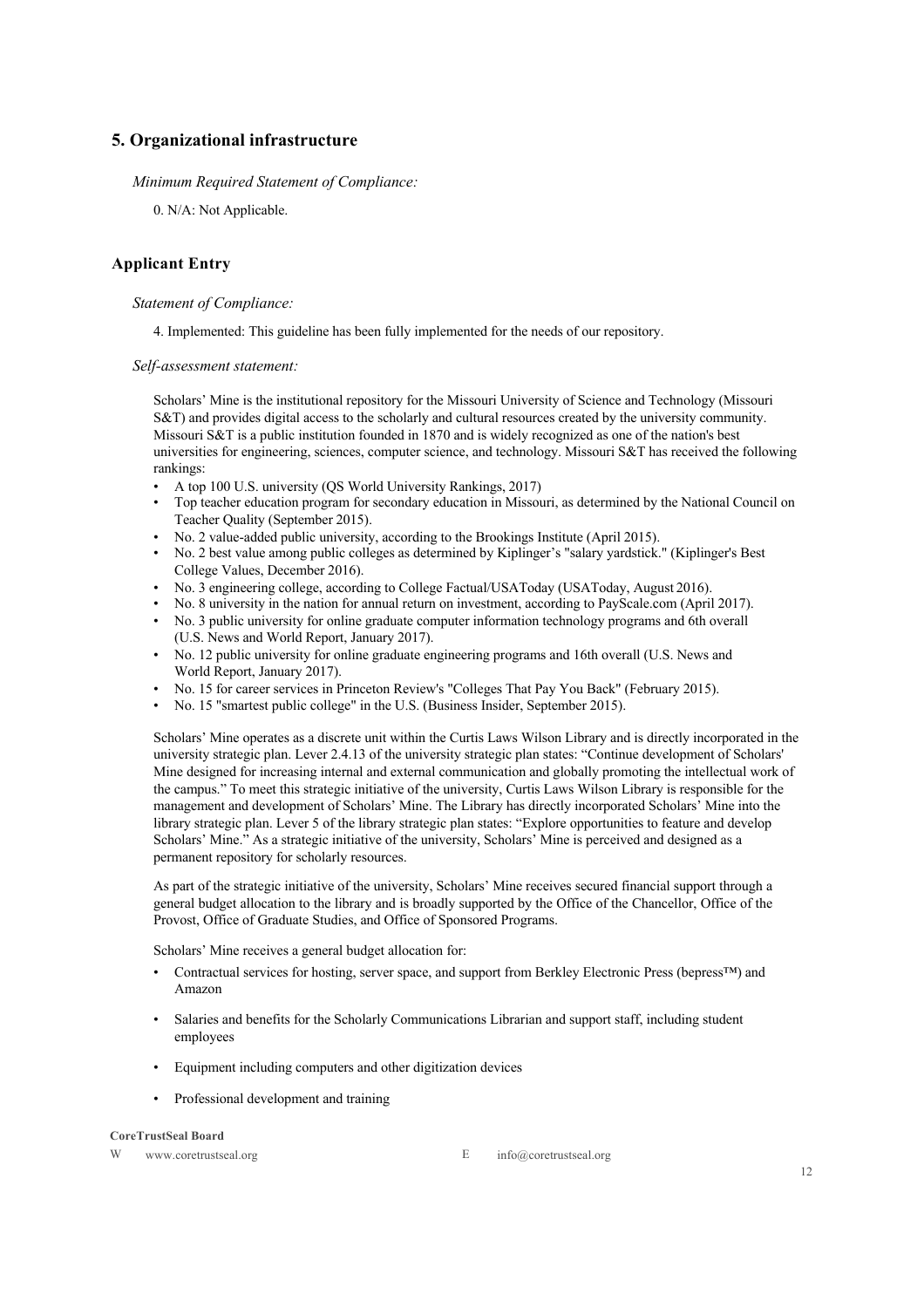- Computer and software support, and onsite server space through our campus IT department
- Supplies and other miscellaneous expenses

Training for all repository processes is standardized and provided to all new employees. Refresher training is provided as needed on a periodic basis. Professional development opportunities are provided and are part of the expectations for advancement and job performance. Certifications and affiliations are maintained as appropriate to the mission of the repository and job responsibilities. The University sponsors DC-HUG (Digital Commons – Heartland User Group) and an annual IR Day to provide professional development opportunities regionally.

Scholars' Mine has dedicated staffing of 3.5 FTE (Full-time Equivalent). Staffing consists of:

- Scholarly Communications Librarian Responsible for management and oversight of all operations including governance, policy, and compliance. This position also provides consultation and advice to faculty on a variety of topics including copyright and research data management. Additionally this position evaluates repository content for acceptance and performs compliance and quality reviews as well as locates new content for inclusion in the repository. (1 FTE).
- Repository Coordinator Coordinates and oversees daily operations and performs compliance and quality reviews. This position also locates new content for inclusion in the repository. (1 FTE).
- Digitization Specialists Student employees providing digitization and digital editing services as well as assisting in the location of new content for inclusion in the repository. (1.5 FTE).

Scholars' Mine directly draws upon support from other Curtis Laws Wilson Library staff (4 FTE). This includes:

- Metadata Services Librarian Provides consultation, support, and guidance in the design, implementation, and usage of supporting metadata (1 FTE).
- Archivist Provides consultation in collection development, preservation, and data management (1 FTE).
- Library Information Specialists Provides metadata creation, cataloging, entry, and review as well as locating new content for inclusion in the repository. (2 FTE).
- See Organization Chart: http://scholarsmine.mst.edu/scpro\_guidelines/10/

### **Reviewer Entry**

*Accept or send back to applicant for modification:*

Accept

*Comments:*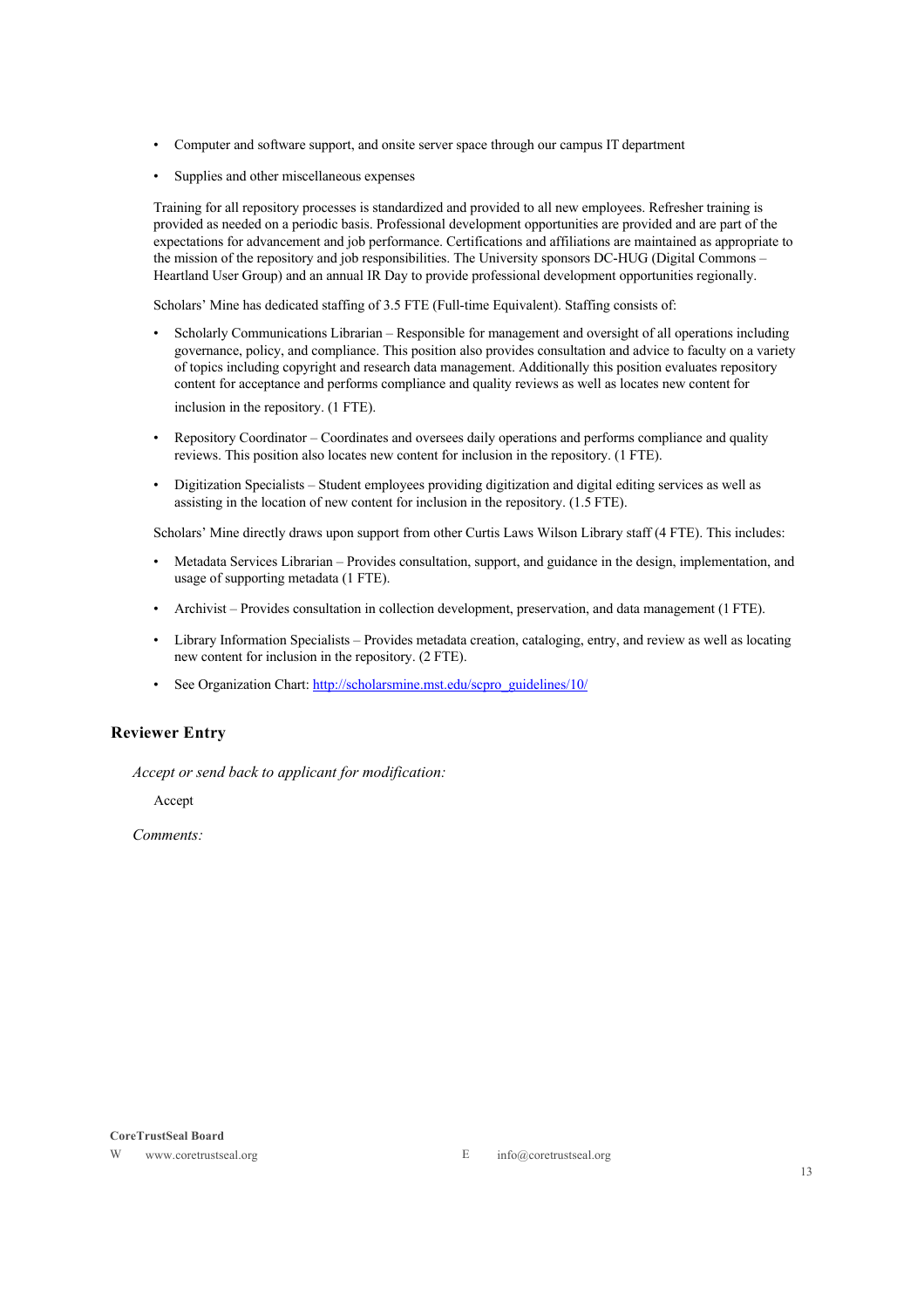# **6. Expert guidance**

#### *Minimum Required Statement of Compliance:*

0. N/A: Not Applicable.

### **Applicant Entry**

#### *Statement of Compliance:*

4. Implemented: This guideline has been fully implemented for the needs of our repository.

*Self-assessment statement:*

Scholars' Mine is governed by an advisory board. The advisory board meets on a periodic basis or communicates via email to provide advice and recommendations on strategy, policy, technology, and content. The advisory board also advises on changes in policy and strategy. The advisory board consists of campus stakeholders and includes representatives from:

- Curtis Laws Wilson Library
- Office of Information Technology
- Office of the Vice Provost of Academic Support
- Office of Sponsored Programs
- Office of Graduate Studies
- Faculty Senate Library and Learning Resources Committee
- Campus Academic Departments
- Campus Research Centers, Labs and Units
- Student Life

Additional advice including scientific advice is obtained as needed from subject specialists within our faculty, or externally through a variety of means including meetings, email, etc. Additionally, the Scholarly Communications Librarian and other Scholars' Mine staff attend conferences and maintain ongoing professional consultative relationships on our campus and within the University of Missouri System, and at state, nationally, and international levels.

User feedback, on-going conversations and consultations are accomplished through a variety of channels both formal and informal:

- Formal meetings with the advisory board, external advisors or other parties
- As needed email exchanges with the advisory board, external advisors or other parties
- Workshops and discussion groups both in person and online
- Formal surveys
- Impromptu single-question surveys
- Online feedback forms and email
- **Conversation**
- Encounters at conferences and other forums
- Annual Conference and Repository Day hosted at Missouri S&T (beginning Fall 2017)
- See: http://libguides.mst.edu/scholarsmine/contact

### **Reviewer Entry**

*Accept or send back to applicant for modification:*

Accept

*Comments:*

#### **CoreTrustSeal Board**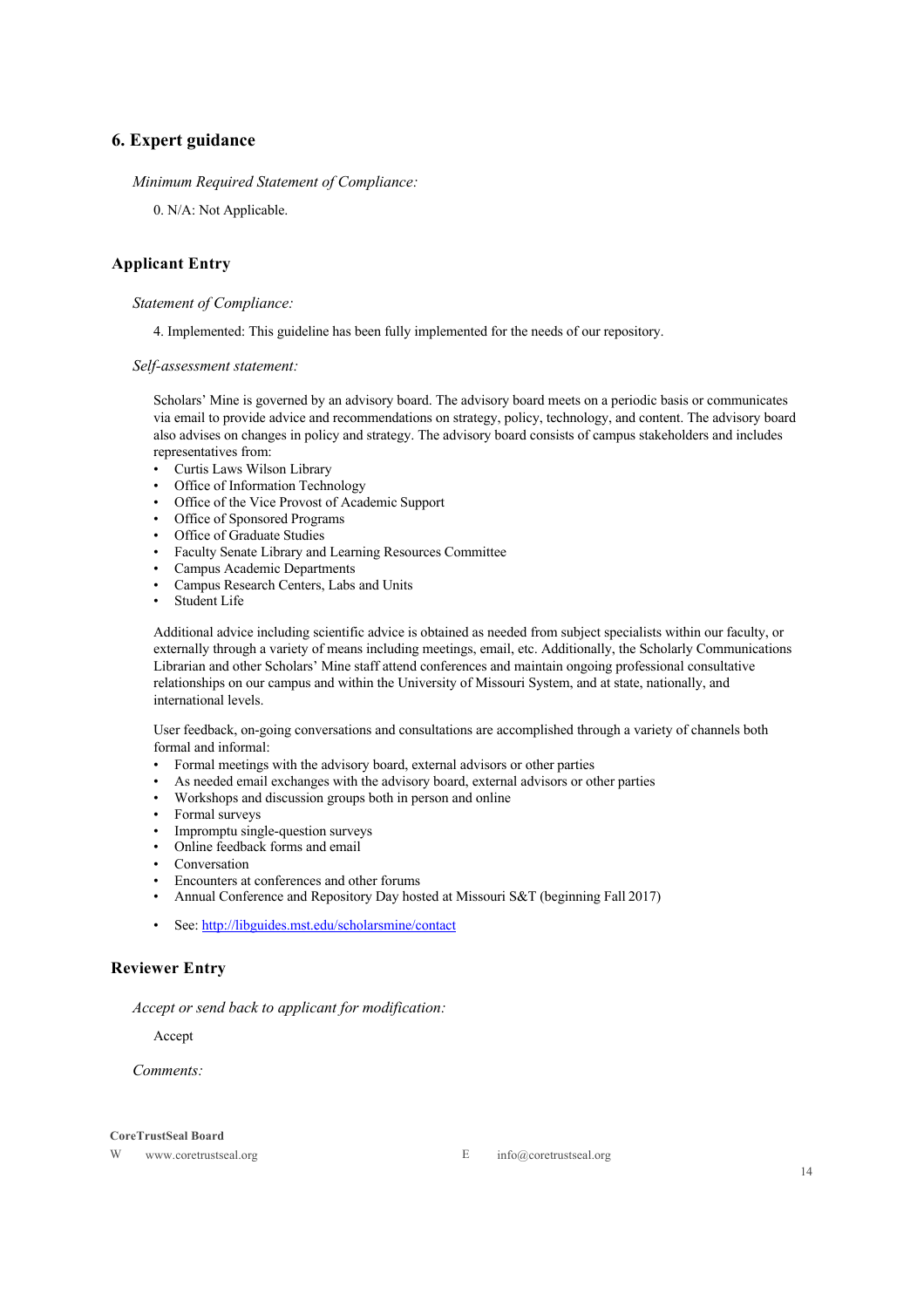## **7. Data integrity and authenticity**

*Minimum Required Statement of Compliance:*

0. N/A: Not Applicable.

### **Applicant Entry**

### *Statement of Compliance:*

4. Implemented: This guideline has been fully implemented for the needs of our repository.

#### *Self-assessment statement:*

Scholars' Mine is a hosted, cloud-based solution provided by Berkeley Electronic Press (bepress™). Bepress™ provides real-time redundancy that runs continuously. Additionally, all uploaded data files are stored in triplicate in a redundant storage cluster, as well as backed up off-site utilizing Amazon Glacier. Glacier performs regular, systematic data integrity checks and utilizes automatic self-healing.

Additionally, we participate in bepress™ Archive, a preservation program that pushes online repository content to Missouri S&T's Amazon S3 account. Per Amazon, "Amazon S3 uses a combination of Content-MD5 checksums and cyclic redundancy checks (CRCs) to detect data corruption. Amazon S3 performs these checksums on data at rest and repairs any corruption using redundant data. In addition, the service calculates checksums on all network traffic to detect corruption of data packets when storing or retrieving data" (https://aws.amazon.com/s3/faqs/.)

Additionally, Scholars' Mine maintains local file storage provided by our campus IT Department. This local storage houses local working files used to prepare content for the repository and an off-line archive (dark archive) of repository content. The campus utilizes Microsoft Enterprise Server Technology, RAID technology, and Microsoft Data Protection Manager, which provides progressive intelligent file checking and backup services.

Scholars' Mine is a mediated repository. All submissions are reviewed by qualified library staff prior to acceptance. This review includes the status of the dataset and metadata. Typically, we accept completed data sets and this status is noted in the descriptive metadata. In circumstances where the data is not complete, for example if research is in progress, we will note this status and provide additional information in the descriptive metadata. Scholars' Mine also offers data management services to our faculty researchers. A component of this service is advice on creating and maintaining quality metadata. The intent of this service is to ensure completeness of the metadata before it is accepted into the repository. Regardless, metadata is reviewed before acceptance and the researcher is advised if changes are required or recommended. If circumstances warrant, a "readme" file is prepared to provide additional information to users regarding the metadata.

- See Guidelines for Metadata Review: http://scholarsmine.mst.edu/scpro\_guidelines/11/
- All policies and guidelines: http://libguides.mst.edu/scholarsmine/policies or http://scholarsmine.mst.edu/scpro\_guidelines/

Desired changes to published data and metadata can be completed only by an authenticated and authorized repository administrator via an administrative interface. Previous versions of data and metadata are recorded and maintained by the system with the time and date of the change, a description of the reason for the change, and the identity of the administrator making the change.

Version control is utilized. Only authenticated administrators may replace a published dataset with another. In that event, the earlier version is neither overwritten nor deleted. Instead the earlier version is retained within the system for reference and comparative purposes. A version history can be maintained in the metadata if requested by the depositor.

Scholars' Mine supports a wide range of international and community standards, including but not limited to OAI-PMH, ETD-MS, U.S. Federal Government Section 508 Guidelines, guidelines of the W3C Web Content Accessibility Guidelines, and guidelines for inclusion in community initiatives such as OpenAIRE, SHARE, RIAN, NDLTD, DPLA, Library Archives Canada, Portico, and CLOCKSS.

Once published, data changes are not made without a request or consent from the researchers. In the event the data is changed, the earlier version is neither overwritten nor deleted. Instead the earlier version is retained within the

**CoreTrustSeal Board**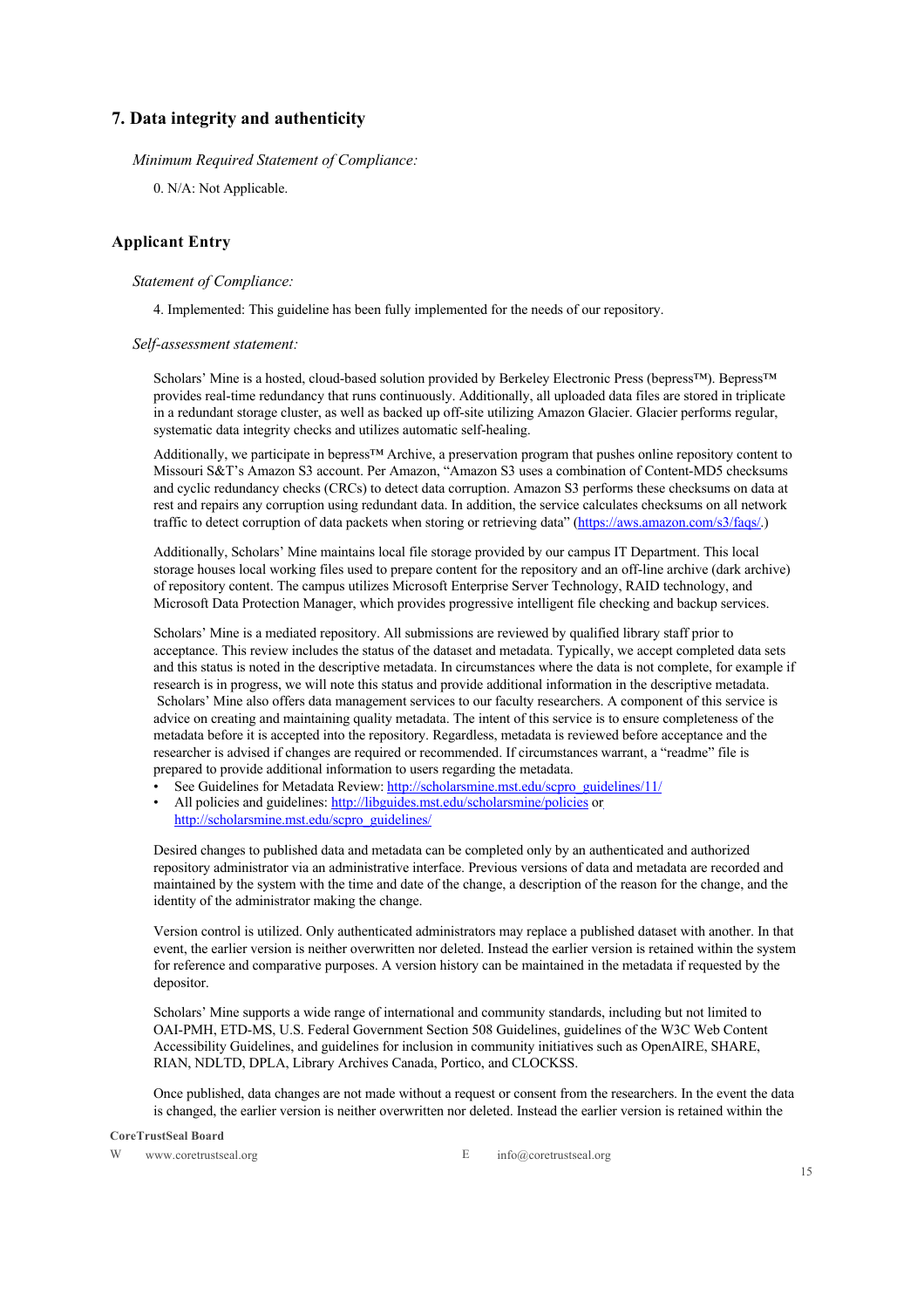system for reference and comparative purposes.

All changes are recorded and maintained within the repository, and changes to the backups are also tracked via checksums standard to Amazon S3. Audit trails are available via the administrative interface. Earlier versions of both data and metadata are neither overwritten nor deleted. Instead the earlier versions are retained within the system for reference purposes.

Each discrete entry in the repository consists of descriptive metadata and an unlimited number of associated files of any file type. Each discrete entry is assigned a unique URI which never changes and acts as a permanent link. Associated datasets within the repository are crosslinked to each other utilizing the discrete URI. Additionally, datasets can be crosslinked to any information accessible via a URI. Campus-based research entities such as research labs or centers can have a community presence in the repository and all their related research is presented

together as a single searchable collection. Also, each researcher can have a discrete presence with all their related research and associated research data presented together as a single discrete searchable collection.

Essential properties does not have a standardized definition. If there are multiple versions of the same file, the researcher, in consultation with a repository administrator, decides which version of a file to present to visitors. Versioning is also enabled in Amazon S3. Earlier versions are retained within the system for reference and comparative purposes.

Scholars' Mine is a mediated repository, focused on the research output of the campus community. The identity of each depositor is known and verified prior to the acceptance of any content. Library staff maintain authority control of all campus employees and students. Depositors are verified against these files during all phases of the lifecycle of the data.

### **Reviewer Entry**

*Accept or send back to applicant for modification:*

Accept

*Comments:*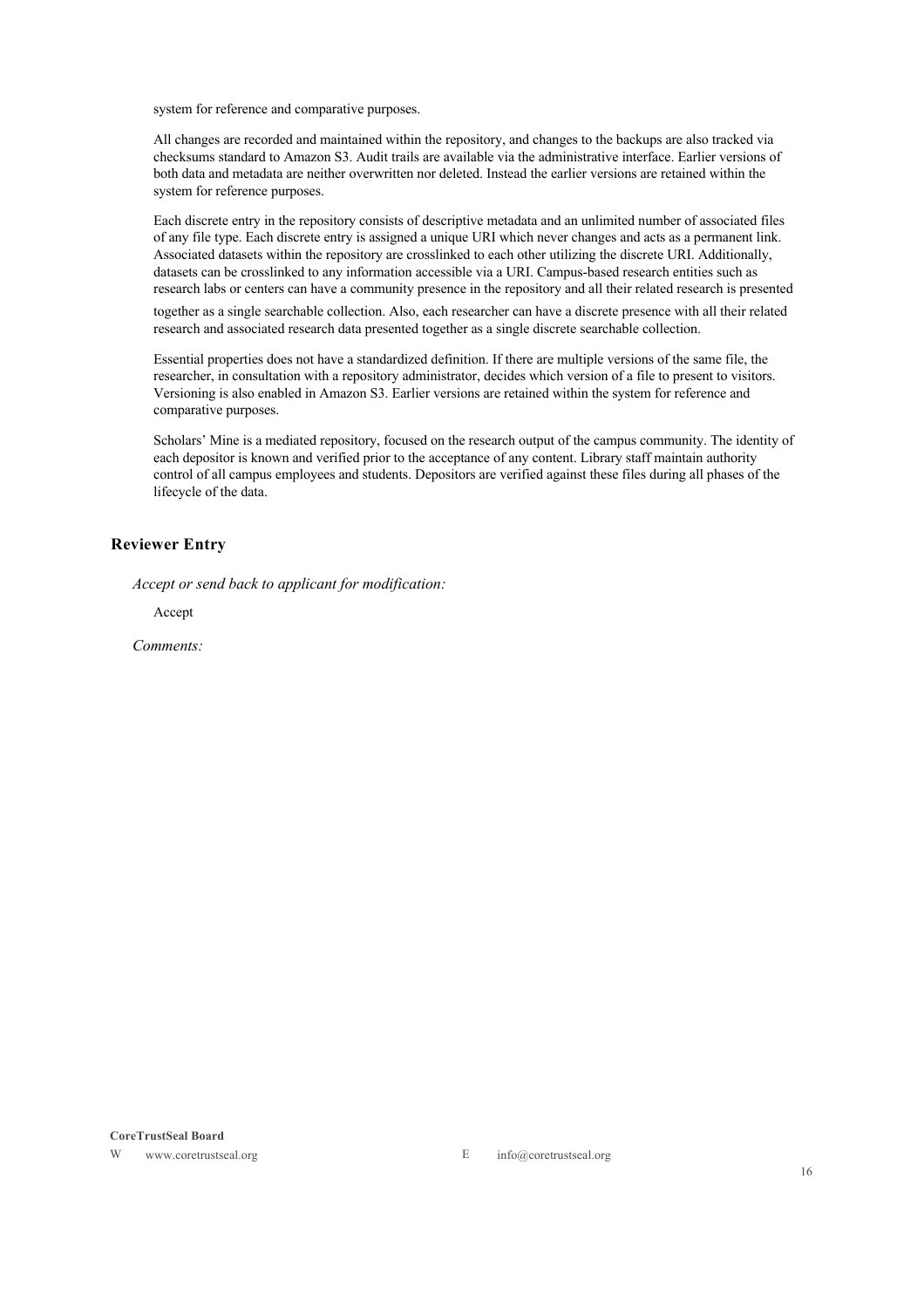# **8. Appraisal**

*Minimum Required Statement of Compliance:*

0. N/A: Not Applicable.

### **Applicant Entry**

### *Statement of Compliance:*

4. Implemented: This guideline has been fully implemented for the needs of our repository.

#### *Self-assessment statement:*

The collection development policy of Scholars' Mine focuses on collecting the intellectual output of the faculty, staff, departments and units of Missouri S&T. This includes research data. To be considered for inclusion in Scholars' Mine, research data and publications must be produced by a member of the University community or in association with the University community.

• See Institutional Repository Collection Development Policy: http://scholarsmine.mst.edu/scpro\_guidelines/12/

Scholars' Mine employs validation and content checks as follows:

• Researcher validation – The identity of the researcher is verified utilizing authority control procedures.

Level of digitization – Determination of the appropriate level of digitization is done in conjunction with the researcher.

- Level A data, metadata, and documentation are fully digitized and anonymized
- Level B data, metadata, and documentation are digitized at least to the level of scanned images and anonymized
- Level C data, metadata, and documentation are in a non-digital format and anonymized. Level C data is converted to Level B or Level A after consultation with the researcher.
- Anonymization and confidentiality check Non-anonymized data or data breaching confidentiality is rejected. Recommendations to bring the data into compliance are given to the researcher.
- Metadata check The descriptive metadata must be comprehensible and clearly describe the dataset and its use. Enhancements to the metadata may be recommended to the researcher to more clearly describe the dataset and aid the user in interpreting the data. Additional recommendations may be made to include notes and other information in a bookmarked PDF user guide or 'Readme file.'
- Data dimension checks (Qualitative data) Not done at this time; however the researcher is encouraged to perform this check
- Data validity checks (Qualitative data) Not done at this time; however the researcher is encouraged to perform this check

Scholars' Mine is a mediated repository. All metadata is reviewed by trained library staff in consultation with the researcher prior to uploading the dataset to the repository. Enhancements to the metadata may be made in consultation with the researcher to more clearly describe the dataset and to aid the user in interpreting the data.

• See Guidelines - Metadata Review for Research Data: http://scholarsmine.mst.edu/scpro\_guidelines/11/

Scholars' Mine is a mediated repository. All metadata is reviewed by trained library staff in consultation with the researcher prior to uploading the dataset to the repository. Enhancements to the metadata may be made in consultation with the researcher to more clearly describe the dataset and to aid the user in interpreting the data. If the researcher is unwilling to make recommended changes or enhancements the data sets are rejected.

• See Guidelines – File Format Recommendations: http://scholarsmine.mst.edu/scpro\_guidelines/13/

**CoreTrustSeal Board**

W www.coretrustseal.org E info@coretrustseal.org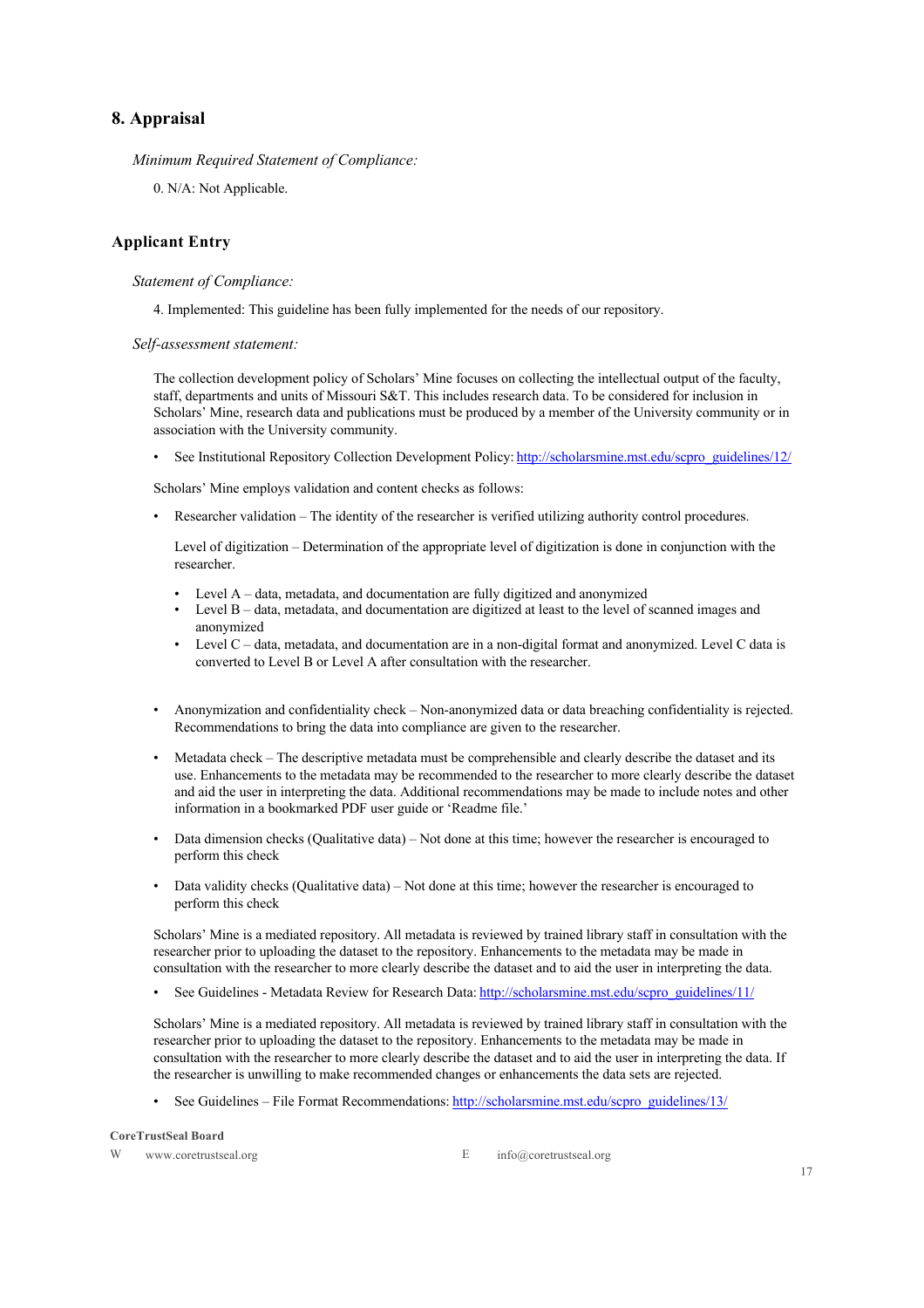Scholars' Mine is a mediated repository. All datasets are reviewed by trained library staff in consultation with the researcher prior to uploading the dataset to the repository. File format issues are resolved prior to uploading content or during the review.

• See Workflow – Research Data Processing Workflow: http://scholarsmine.mst.edu/scpro\_guidelines/4/

If the data is in a specialized or non-preferred format which cannot be converted to a more commonly accepted format, the metadata will be enhanced to include a description of how to best utilize the provided file format. This would include instructions on how to obtain any required specialized programs or applications. Additional disclaimers may also be added to the metadata if required.

# **Reviewer Entry**

*Accept or send back to applicant for modification:*

Accept

*Comments:*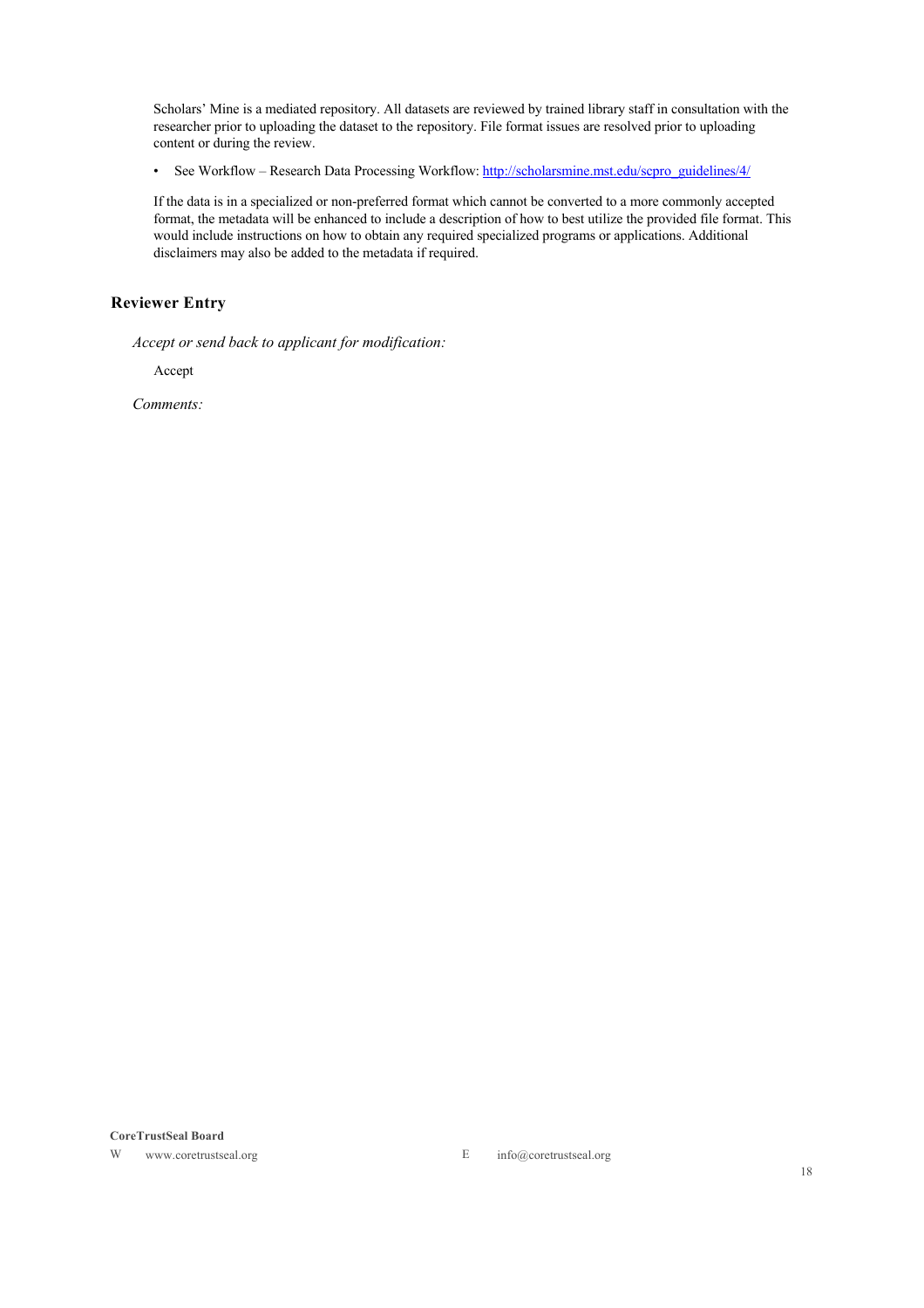# **9. Documented storage procedures**

*Minimum Required Statement of Compliance:*

0. N/A: Not Applicable.

### **Applicant Entry**

### *Statement of Compliance:*

3. In progress: We are in the implementation phase.

#### *Self-assessment statement:*

Public-facing policies, guidelines, workflows, and best practices are accessible directly from the repository at: http://libguides.mst.edu/scholarsmine. Documentation on internal processes and procedures related to storage are maintained in a private wiki accessible only by authorized personnel. Maintenance of these policies and procedures is performed by authorized administrators. Procedures are reviewed every three years, or more frequently if needed.

All access to storage servers is secured through authenticated user logins with appropriate assigned levels of access through campus IT and/or service providers. Access levels are determined by the Scholarly Communications Librarian in consultation with the Repository Management Team and the Repository Advisory Board if necessary.

Automated content submission is also controlled via authenticated user logins. All automated submissions are mediated by login authenticated library staff prior to being made accessible to the public. Manual submissions can be made via email or in person and are also mediated by login authenticated library staff.

Public access to data is controlled by an assigned access level. The levels of access are:

- 1. Open Access (available to all)
- 2. On Campus Access (available only to designated campus IP addresses)
- 3. Restricted Access (available only to designated IP addresses, email domains, email addresses, or specified user logins)
- 4. Special Permission (access must be authorized by a designated party and data must be viewed in a controlled and supervised setting)

Digital resources must be stored and maintained in a manner that is consistent with accepted best practices in the digital preservation community. This includes both technical infrastructure (hardware, software, network access, data backup, facilities, maintenance, etc.) and ongoing preservation management activities. Best practice in digital preservation requires duplicating digital objects in both local systems and geographically removed systems. Campus IT and contracted service providers supply redundant local and geographically remote storage. The Library is investigating other methods of storing data off site, such as in a private LOCKSS network, the HathiTrust, the Internet Archive, or another collaborative group. See: http://scholarsmine.mst.edu/scpro\_guidelines/11/.

- 1. Repository databases have real-time redundancy that runs continuously, and full nightly backups are kept of the entire database.
- 2. Storage servers for production files have full hardware redundancy. It is protocol to create hourly and daily snapshots, and offsite backups of production file systems. In this case, 'offsite' means offsite from the service provider's co-location facility. Production files are mirrored every half hour, databases every 2 hours. A second copy of offsite backups is sent to Amazon S3. (Amazon S3 data is redundantly stored across multiple Amazon facilities and multiple devices in each Amazon facility.)
- 3. All uploaded files are stored in triplicate in a redundant storage cluster, as well as backed up offsite to a third-party cloud service, Amazon Glacier, that specializes in data archiving and backup. Glacier performs regular, systematic data integrity checks and is built to be automatically self-healing.
- 4. Copies of the repository are also pushed to Missouri S&T's Amazon S3 account. New content and revisions to existing content are pushed automatically to S3.

#### **CoreTrustSeal Board**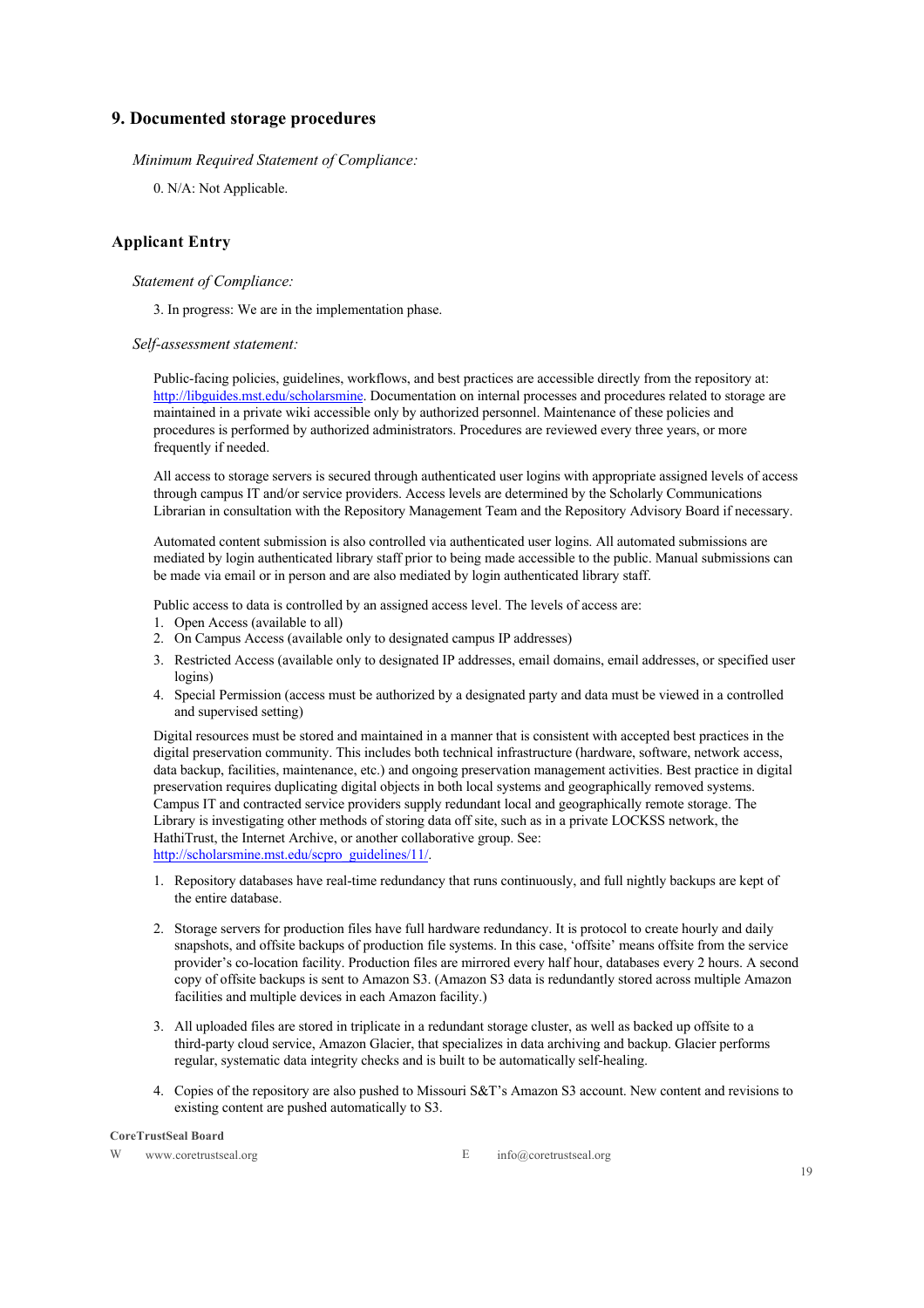- 5. Pre-production files and other source materials are maintained on storage servers provided by campus IT. These servers have real-time redundancy that runs continuously, and full nightly rotating backups are kept of the entire database. A second copy of these materials is maintained in Google Drive.
- See: http://libguides.mst.edu/scholarsmine/backupstrategy

All production servers are maintained at a high availability co-location facility with multiple backbone connections and backup generators, or in redundant Amazon Web Services availability zones. We maintain failover web, database, and storage servers to continue to serve content in case of failures. In the event of a natural disaster or other catastrophe, the repository and its data can be restored from the backups.

• See: http://libguides.mst.edu/scholarsmine/backupstrategy

Current data backup and recovery strategies were informed by the OAIS reference model, current best practices in the institutional repository and digital preservation communities, and an informal risk analysis conducted by the Repository Management Team in consultation with our campus IT department and other service providers.

A formal risk management analysis is being considered and will be undertaken in the future.

Upon ingestion into Amazon S3, copies are compared for evidence of degradation. Repairs are introduced, if necessary, and administrators receive notifications. Amazon S3 provides a highly durable storage infrastructure designed for primary data storage. Objects are redundantly stored on multiple devices across multiple facilities in an Amazon S3 region. To help better ensure data durability, Amazon S3 copy operations synchronously store data across multiple facilities. Once the objects are stored, Amazon S3 maintains their durability by quickly detecting and repairing any lost redundancy. Additionally, Amazon S3 also regularly verifies the integrity of data stored using checksums. If Amazon S3 detects data corruption, it is repaired using redundant data. In addition, Amazon S3 calculates checksums on all network traffic to detect corruption of data packets when storing or retrieving data. If evidence of degradation is detected, repairs are introduced, if necessary, and administrators receive notifications. This is the responsibility of our service providers and is addressed in their contractual obligation to the University.

### **Reviewer Entry**

*Accept or send back to applicant for modification:*

Accept

*Comments:*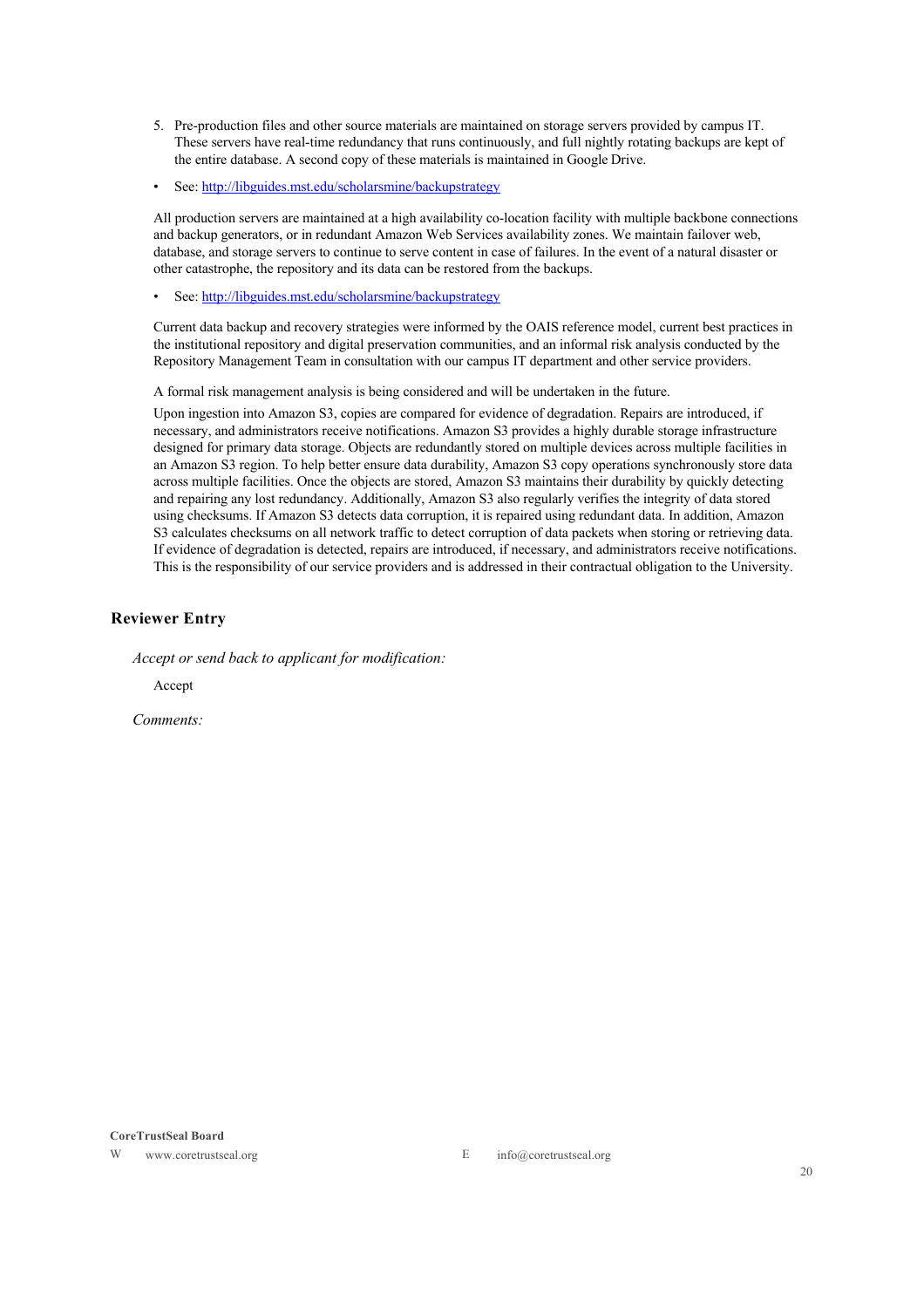### **10. Preservation plan**

*Minimum Required Statement of Compliance:*

0. N/A: Not Applicable.

### **Applicant Entry**

*Statement of Compliance:*

4. Implemented: This guideline has been fully implemented for the needs of our repository.

*Self-assessment statement:*

A digital preservation plan is in place and can be found at: http://scholarsmine.mst.edu/scpro\_guidelines/5/. All public-facing policies and guidelines for digital preservation are accessible directly from the repository at: http://libguides.mst.edu/scholarsmine/policies. Documentation on internal processes and procedures related to preservation are maintained in a private wiki accessible only by authorized personnel. Review of these policies and procedures is performed by authorized administrators. Procedures are reviewed annually.

Preservation levels are clearly defined in our Policies and Guidelines.

- See Policy Digital Preservation: http://scholarsmine.mst.edu/scpro\_guidelines/5/
- See Guidelines File Format Support: http://scholarsmine.mst.edu/scpro\_guidelines/13/

All depositors must agree to a Non-exclusive Distribution License. This license grants The Curators of the University of Missouri on behalf of the Missouri University of Science and Technology (Missouri S&T) and Curtis Laws Wilson Library the right to distribute scholarly works online and to migrate these works to new formats in the future if necessary. No transfer of copyright will occur as a result of this license.

• See Non-exclusive Distribution License: http://scholarsmine.mst.edu/scpro\_guidelines/3/.

Scholars' Mine is a mediated repository. As such transfers of custody are discussed and reviewed with the depositor prior to the acceptance of content by the repository.

The Non-exclusive Distribution License grants the repository the right to copy, transform and store items, as well as provide access to them.

• See Non-exclusive Distribution License: http://scholarsmine.mst.edu/scpro\_guidelines/3/.

Actions relevant to preservation including custody transfer, submission standards, and archival standards are clearly specified in policies, licensing, and submission documentation. See: http://libguides.mst.edu/scholarsmine/policies. Additionally, these actions are discussed with depositors prior to the acceptance of content by the repository.

Measures are in place to ensure that all actions relevant to preservation are taken. These measures include periodic training, documented procedures, ingestion process reviews, and periodic procedural reviews.

### **Reviewer Entry**

*Accept or send back to applicant for modification:*

Accept

*Comments:*

#### **CoreTrustSeal Board**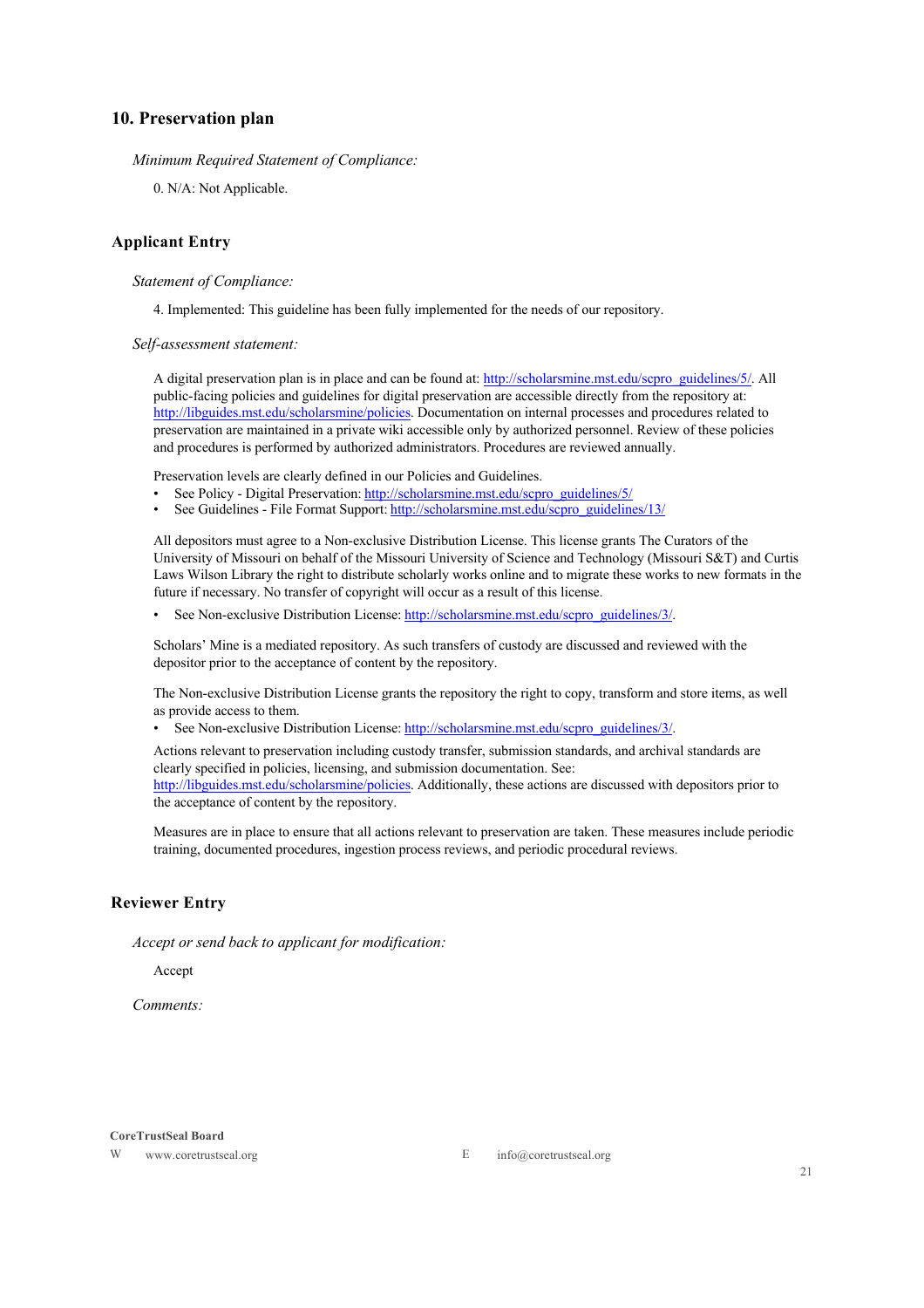### **11. Data quality**

*Minimum Required Statement of Compliance:*

0. N/A: Not Applicable.

### **Applicant Entry**

### *Statement of Compliance:*

4. Implemented: This guideline has been fully implemented for the needs of our repository.

#### *Self-assessment statement:*

Data and associated metadata deposited in Scholars' Mine is in direct association with the research and research publications of members of our campus community. Such data is in support of active research projects and research that has already been accepted for publication or data published in standalone data publications. Additionally, research projects generating data for deposit in Scholars' Mine may be approved and funded by grants from respected and recognized agencies such as the Department of Transportation, the National Science Foundation, and others. These agencies require a data management plan which provides for an acceptable level of data and metadata quality. Also, the Scholarly Communications Librarian and other library staff are actively involved in advising and assisting researchers with data management prior to data submission. This provides an acceptable baseline for data and metadata quality. Further, data submissions are reviewed by a team of trained library staff prior to acceptance, to ensure an acceptable level of quality for the descriptive metadata and any associated data schemas and file structures. Any issues will be resolved in consultation with the researcher, and other subject experts if necessary prior to acceptance.

Scholars' Mine offers data management services to our campus researchers. A component of this service is advice on creating and maintaining quality metadata, as well as best practices in data management. The intent of this service is to ensure completeness and quality of the metadata before it is accepted into the repository.

• See Guidelines – Metadata Review at: http://scholarsmine.mst.edu/scpro\_guidelines/11/

Scholars' Mine is a mediated repository. All submissions are reviewed by qualified library staff prior to acceptance. This review may include the use of metadata review tools if they are available for the schema. Currently, there is no automated assessment of metadata adherence to relevant schemas.

The ability for users to comment on, and/or rate data and metadata is an option in Scholars' Mine which can be turned on at the request of the researcher. General feedback and comment forms are also available in Scholars' Mine. Additionally, Scholars' Mine provides for general feedback and comments as well as conducting periodic surveys as part of the library's assessment efforts.

• See: Contact Us at http://libguides.mst.edu/scholarsmine/contact

Citations to related works or links to citation indices can be provided in the descriptive data or in attached files. Additionally, data and associated research are cross-linked in the repository. A recommended citation to the data and associated research is also provided.

### **Reviewer Entry**

*Accept or send back to applicant for modification:*

Accept

*Comments:*

#### **CoreTrustSeal Board**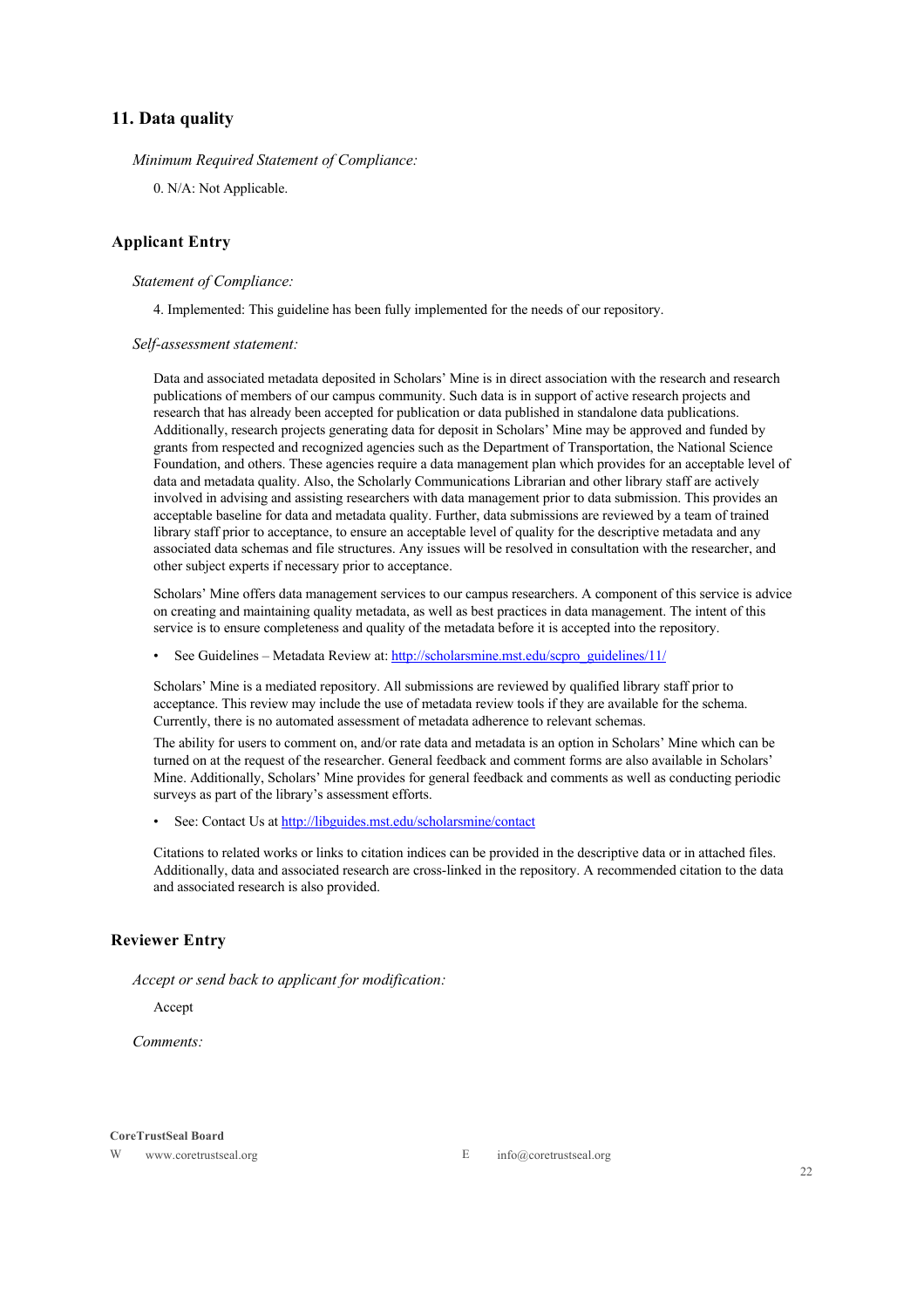### **12. Workflows**

*Minimum Required Statement of Compliance:*

0. N/A: Not Applicable.

### **Applicant Entry**

### *Statement of Compliance:*

4. Implemented: This guideline has been fully implemented for the needs of our repository.

### *Self-assessment statement:*

The Research Data Processing Workflow can be found at: http://libguides.mst.edu/scholarsmine/workflows. Documentation on workflows and processes are maintained in a private wiki accessible only by authorized personnel. Maintenance of these processes is performed by authorized administrators. Processes are reviewed every three years, or more frequently if needed.

The Scholarly Communications Librarian is responsible for communications with campus researchers and research centers and labs who are our only data depositors. This communication occurs in several forms including:

- Data management workshops
- Departmental meetings
- Office of Sponsored Programs events
- One-on-one consultations
- Email
- Phone
- Flyers and other promotional materials

The Scholarly Communications Librarian is often directly involved throughout the research process by:

- Assisting in writing data management plans for grant applications
- Advising on metadata creation
- Advising on documentation
- Other advice where needed or requested

Additionally, the Scholarly Communications Librarian maintains web-based resources and guides which are available to our campus community:

- About Scholars' Mine: http://libguides.mst.edu/scholarsmine
- Guide to Research Data management: http://libguides.mst.edu/data

During the ingestion process, continual contact with the researcher is maintained by both the Scholarly Communications Librarian and Library staff. The primary points at which this contact may occur are:

- Deposit Review
- Quality Review
- Final Review

After publication of the data the Scholarly Communications Librarian will follow up with the researcher to ensure satisfaction. The researcher will also receive monthly reports of activity relating to published data which includes download and readership counts and other activity.

Communication with users of data is done primarily through information contained in the descriptive metadata and supplemental files provided with the data as well as online resources and guides (see above). Additionally, optional feedback forms can be made available to users as well as comment forms, surveys, email and other online forms of communications. Our comments and questions form can be found at: http://scholarsmine.mst.edu/comments\_questions.html

Scholars' Mine operates in compliance with the laws of the United States and the state of Missouri which address confidentiality, privacy and protection of research participants. Relevant federal laws include:

- Protection of Human Subjects (45 CFR 46)
- The Family Education Rights and Privacy Act (FERPA)

**CoreTrustSeal Board**

W www.coretrustseal.org E info@coretrustseal.org

23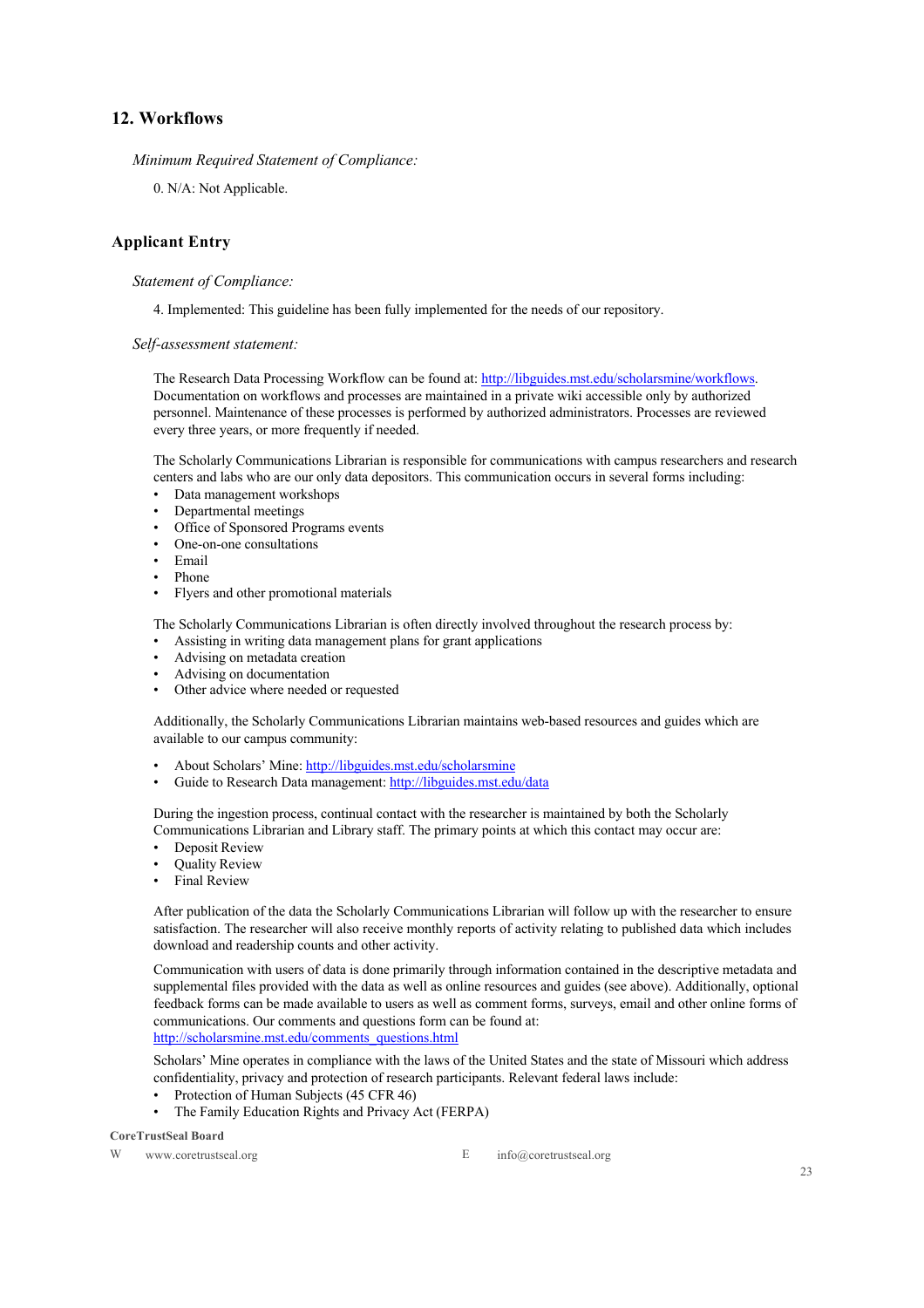• The Health Insurance Portability and Accountability Act (HIPAA)

It is the responsibility of the researcher to conduct research in compliance with any applicable disciplinary norms and be in compliance with the University of Missouri's Collected Rules and Regulations (see: https://www.umsystem.edu/ums/rules/collected\_rules/research). Researchers submitting data to Scholars' Mine are required to acknowledge that they are in compliance and to provide an assessment of any disclosure risk. Data with a high disclosure risk may be rejected and returned to the researcher with advice on how to lower the risk. Additionally, access to data with high disclosure risks can be secured through access control measures.

Prior to depositing research data the researcher would have been advised about privacy issues and provided assistance and advice on properly anonymizing the data. (see: Research Data Confidentiality and Ethics Policy at: http://scholarsmine.mst.edu/scpro\_guidelines/9/) Once submitted the data is reviewed, along with the researcher-provided risk assessment, by the Scholarly Communications Librarian. Acceptance decisions relating to privacy are made at this point. Outcomes include:

- Acceptance as-is
- Return to the researcher for revisions
- **Rejection**

An access level is also assigned at this point. Scholars' Mine offers four levels of access to data: (1) open-access, (2) access restricted to defined IP addresses or domains, (3) access restricted to specific users requiring login authentication, and (4) on-site access only under secure conditions.

All staff receive appropriate training in relation to handling sensitive data so there is minimal impact on workflow. However, materials receiving an access level of 4 are handled by the Scholarly Communications Librarian only.

The following qualitative and quantitative checks are performed:

- Researcher validation The identity of the researcher is verified utilizing authority control procedures. Level of digitization – Determination of the appropriate level of digitization is done in conjunction with the researcher.
	- Level A data, metadata, and documentation are fully digitized and anonymized.
	- Level B data, metadata, and documentation are digitized at least to the level of scanned images and anonymized.
	- Level C data, metadata, and documentation are in a non-digital format and anonymized. Level C data is converted to Level B or Level A after consultation with the researcher.
- Anonymization and confidentiality check Non-anonymized data or data breaching confidentiality is returned to the researcher for editing/correction.
- Metadata check The descriptive metadata must be comprehensible and clearly describe the dataset and its use. Enhancements to the metadata may be recommended to the researcher to more clearly describe the dataset and aid the user in interpreting the data. Additional recommendations may be made to include notes and other information in a bookmarked PDF user guide or 'Readme' file. (See Metadata Review Guidelines at: http://scholarsmine.mst.edu/scpro\_guidelines/11/)

These checks are not performed:

- Data dimension checks (Qualitative data) the researcher is encouraged to do this check.
- Data validity checks (Qualitative data) the researcher is encouraged to do this check.

Appraisal and selection of data for acceptance into Scholars' Mine is done in accordance with our Collection Development Policy and our Digital Preservation Policy. (See Institutional Repository Collection Development Policy at: http://scholarsmine.mst.edu/scpro\_guidelines/12/ and the Digital Preservation Policy at:

http://scholarsmine.mst.edu/scpro\_guidelines/5/) Data must be in association with research performed by members of our campus research community.

Data that does not fall within our mission/collection profiles is rejected. Advice may be given to the researcher concerning an appropriate alternative repository.

As a STEM campus we accept multiple types of data including:

- Observational data: data captured in real-time. Examples: Sensor data, telemetry, survey data, sample data, neuroimages.E
- Experimental data: data generated from lab experimentation and equipment. Examples: gene sequences, chromatograms, toroid magnetic field data.

#### **CoreTrustSeal Board**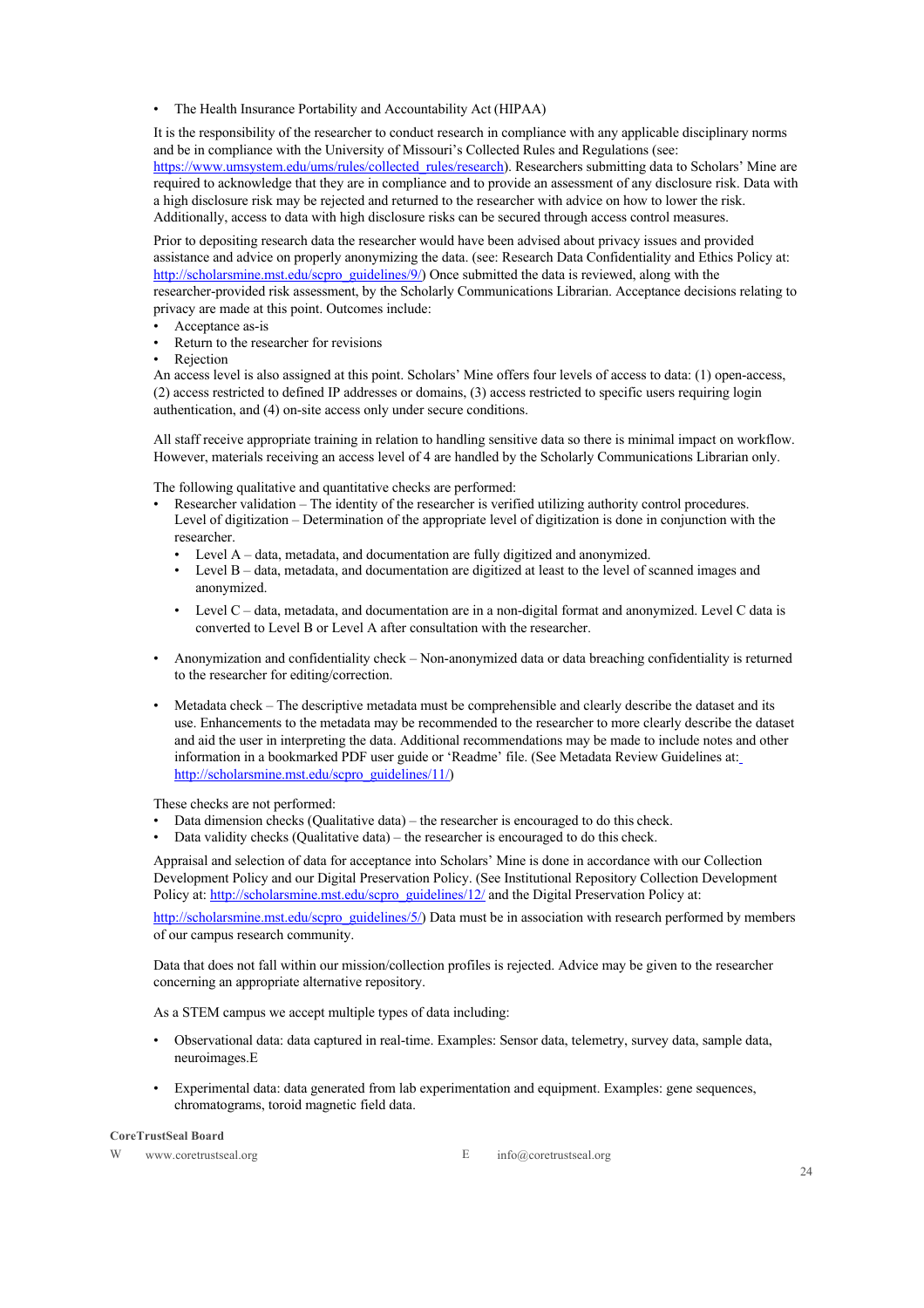- Simulation data: data generated from test models. Examples: climate models, economic models.
- Derived or compiled data: data that is reproducible. Examples: text and data mining, compiled databases, 3D models, data gathered from public documents.

Data will be in a variety of schemas and file formats. Our staff is well trained and our workflows general enough and flexible enough to handle such variety. Our hosting platform can accommodate a wide variety of metadata schemas and is customizable. Subject specialists and additional resources and assistance are readily available on our campus if needed. Additionally, we do not expect a high volume of submissions. Nor, do we expect a significant impact on our existing workflows.

Prior to depositing research data the researcher would have been advised regarding acceptable schemas and file formats to avoid the need for data transformation. In circumstances where the researcher is unable to transform the data to an appropriate schema Scholars' Mine may accept the data and perform the transformation with the researcher's permission and participation. This decision would be made during the deposit review. Transformation of the data would occur during the data production and documentation steps in the workflow.

The decision to perform data transformation on items in the repository due to format/schema obsolescence is made by the Scholars' Mine Management Team in consultation with the Scholarly Communications Librarian. A workflow and project plan would then be created to accomplish the transformation and the researcher notified and consulted.

Workflows are reviewed at least every three years, and more frequently if required by the Scholars' Mine Management Team. Any changes are discussed and then implemented through the creation of a project plan.

If a change in workflow is required for a specific data submission due to some unique characteristic or requirement, the workflow would be reviewed and adjusted for the specific submission by the Scholars' Mine Management Team. Such changes would be discovered during the deposit review.

### **Reviewer Entry**

*Accept or send back to applicant for modification:*

Accept

*Comments:*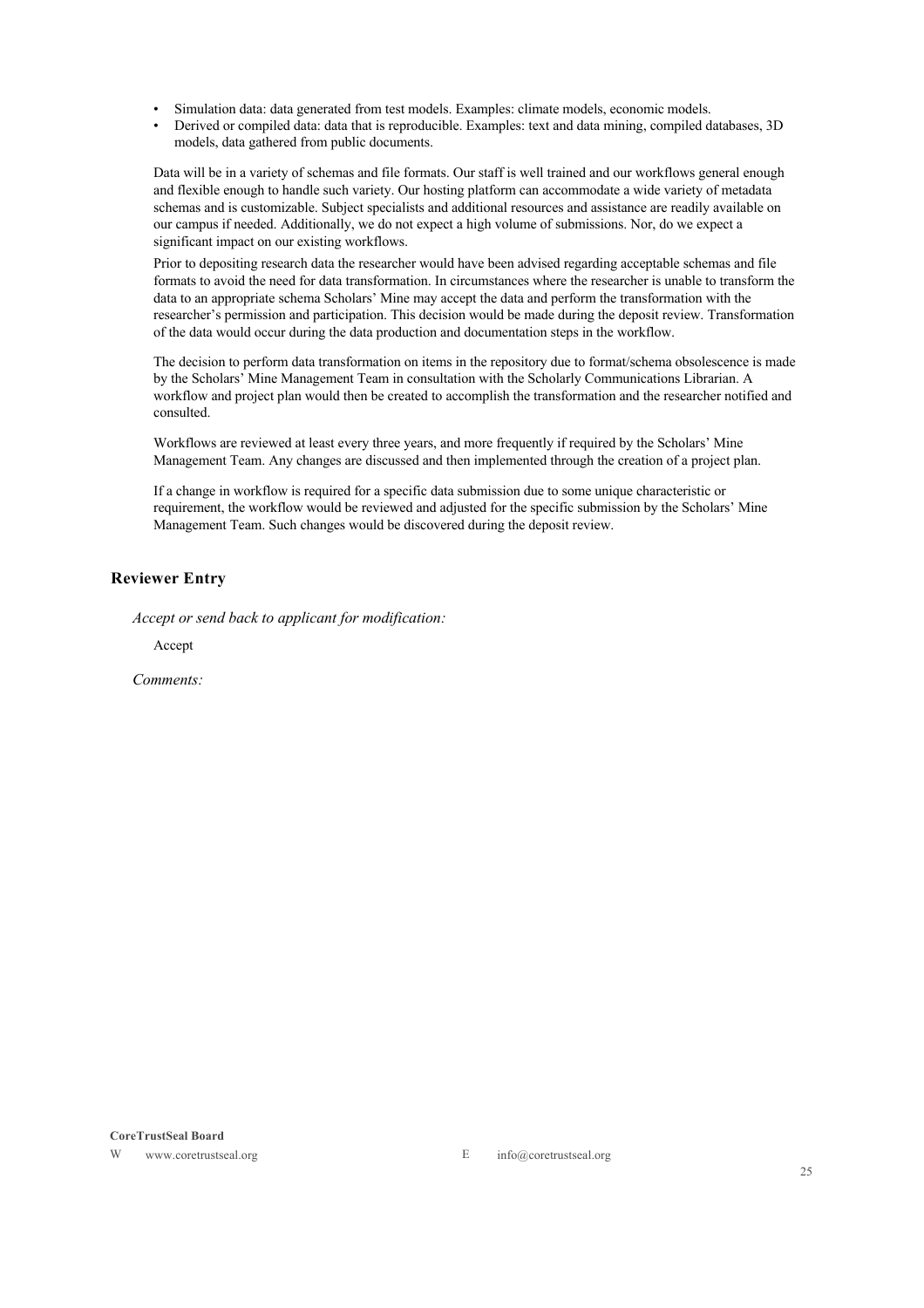### **13. Data discovery and identification**

*Minimum Required Statement of Compliance:*

0. N/A: Not Applicable.

### **Applicant Entry**

### *Statement of Compliance:*

4. Implemented: This guideline has been fully implemented for the needs of our repository.

### *Self-assessment statement:*

The repository offers full-featured search facilities including:

Designed to be searched with internet search engines.

- Service provider works closely with specialized search engines such as Google Scholar™ to ensure widespread and accurate coverage of content.
- Sitemap XML files are automatically generated, providing a road map for search engines to find all the repository content. When new content is posted, Google is automatically notified, further increasing the rate at which new content gets discovered.
- Page titles are structured to be unique across the repository as well as informative—using terms to help search engines and individuals better assess page relevance.
- The repository is efficiently managed to minimize search engine "crawl" errors. Both simple and advanced searching is offered from within the repository. Simple Search (See: http://scholarsmine.mst.edu/).

- The simple search will locate content that includes all of the terms you enter. The terms may be in any metadata field or in the full text.
- You may use a drop-down menu to specify content from the repository as a whole or across all repositories which use bepress™ Digital Commons.
- Additionally, if you are searching from a particular collection, you may use the drop-down menu to specify content from that collection/series.

Advanced Search (See: http://scholarsmine.mst.edu/do/search/advanced/).

The default advanced search is set to "All Fields," which will query all the criteria used in a simple search. You may refine results using the drop-down menus provided, for example:

- Abstract searches both the Abstract and Description metadata fields at once.
- Subject searches several metadata fields at once, including Subject Area, Disciplines, andKeywords.
- Document Type searches are case-sensitive. Examples include thesis, dissertation, and book.
- Publication searches for the title of the collection where the document is posted in Digital Commons. The full list may be found at http://scholarsmine.mst.edu/communities.html.
- Department(s) searches the Department metadata field.
- You may also use the +/- buttons to include an additional row of search criteria. When doing so, you will have the ability to specify whether the new row should narrow or broaden the results by using "AND," "OR," or "NOT" Boolean operators.

Searches may also be refined by date range or limit, sorted and exported:

- Date range limits results to content published within the specified period. The format for date range is MM/DD/YYYY - MM/DD/YYYY. Example: 08/01/2001 - 08/01/2011.
- Limit search to: You may use the drop-down menu to specify content from the repository as a whole, or across all repositories using bepress™ Digital Commons. Additionally, if you are searching from a

#### **CoreTrustSeal Board**

W www.coretrustseal.org E info@coretrustseal.org E info@coretrustseal.org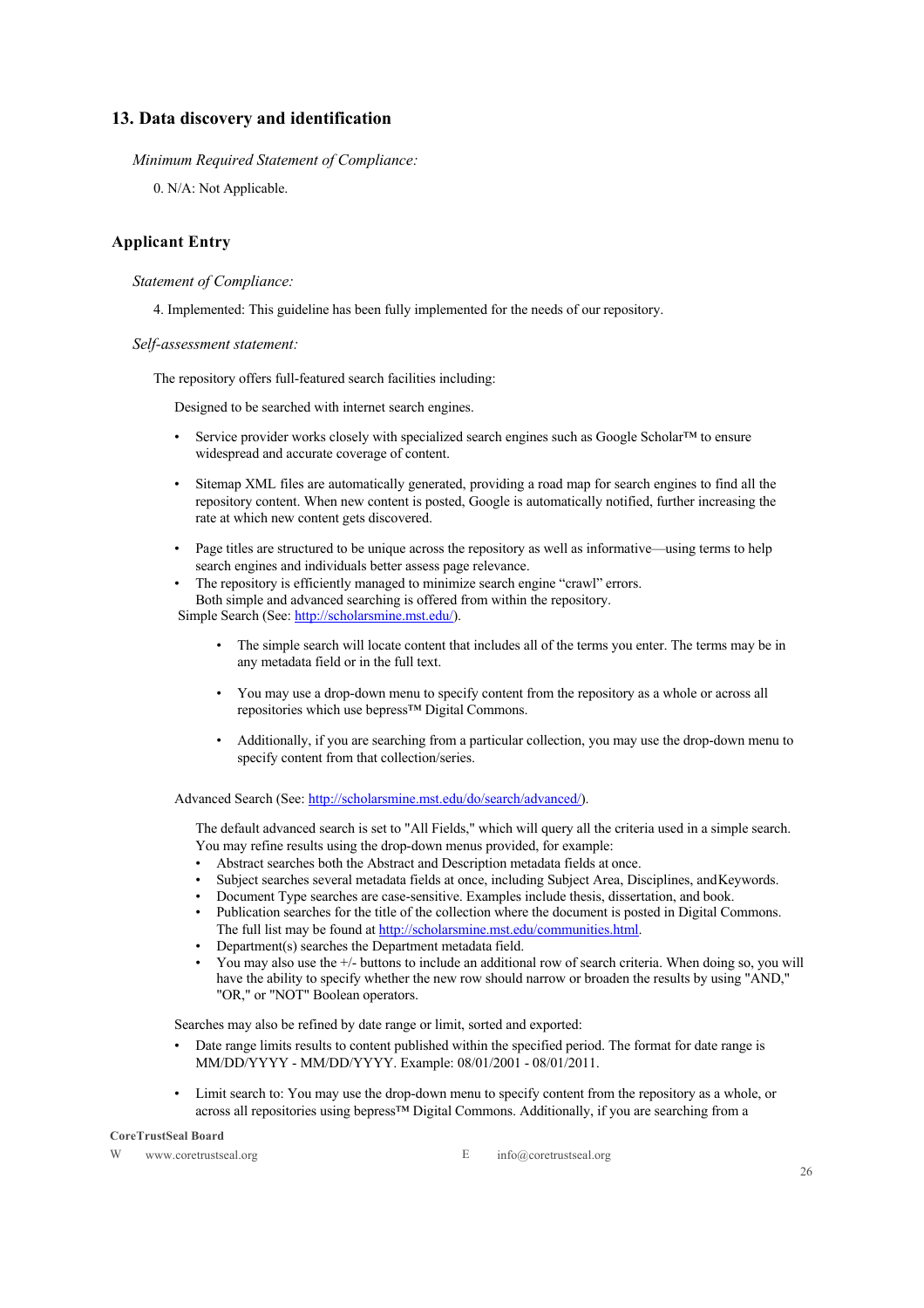particular publication/collection, you may use the drop-down menu to specify content from that publication.

• Sort by automatically displays results in order of relevance (i.e., closest match), but may be changed to publication date if desired.

Results Format (exports) –

- links is the default format. This returns the search results with links to document cover pages.
- Bibliography Export returns the search results in Refer format, suitable for import into ISI Bibliography programs, such as EndNote and ProCite.

Saving Search Results and Research Alerts - After formulating a search, there are two action choices in the bar above your results: "My saved searches" and "Save this search." To save the results of the search, click the "Save this search" button. For both actions, you must be logged in. Both actions will take you to a page entitled "Research Alerts," which contains:

- My Saved Searches. You can run searches from this page, see when the search was last run and if there are changes.
- My Email Preferences. This enables you to receive notifications of future content that matches your criteria.

Hierarchical Browsing - Content within the repository can be browsed using multiple multi-layer predefined hierarchical structures (See: http://scholarsmine.mst.edu/):

- **Collections**
- **Disciplines**
- All Authors
- Faculty Authors
- Expert Gallery The expert gallery (currently under development) will allow users to discover subjects or research experts among our faculty. See: https://works.bepress.com/experts/missouri-university-of-science-and-technology/

Scholars' Mine supports Qualified Dublin Core. Metadata catalogs can be customized to specific collection requirements. Additional metadata standards/schemas can be accommodated if necessary.

Scholars' Mine supports the Open Archives Initiative Protocol for Metadata Harvesting (OAI-PMH) for the sharing of repository records. A number of options are available to ensure metadata is properly exposed to harvesters, making it discoverable through a variety of other platforms and services.

The repository participates in the Digital Commons Network - The Digital Commons Network brings together free, full-text scholarly articles from hundreds of universities and colleges worldwide. Curated by university librarians and their supporting institutions, the network includes a growing collection of peer-reviewed journal articles, book chapters, dissertations, working papers, conference proceedings, and other original scholarly work. (See: http://network.bepress.com/about/)

The repository is also listed in:

- OpenDOAR (See: http://opendoar.org/)
- ROAR (See: http://roar.eprints.org/)

Recommended citations are offered in the descriptive metadata and persistent-identifiers are provided for each repository entry.

### **Reviewer Entry**

*Accept or send back to applicant for modification:*

Accept

*Comments:*

#### **CoreTrustSeal Board**

W www.coretrustseal.org E info@coretrustseal.org

27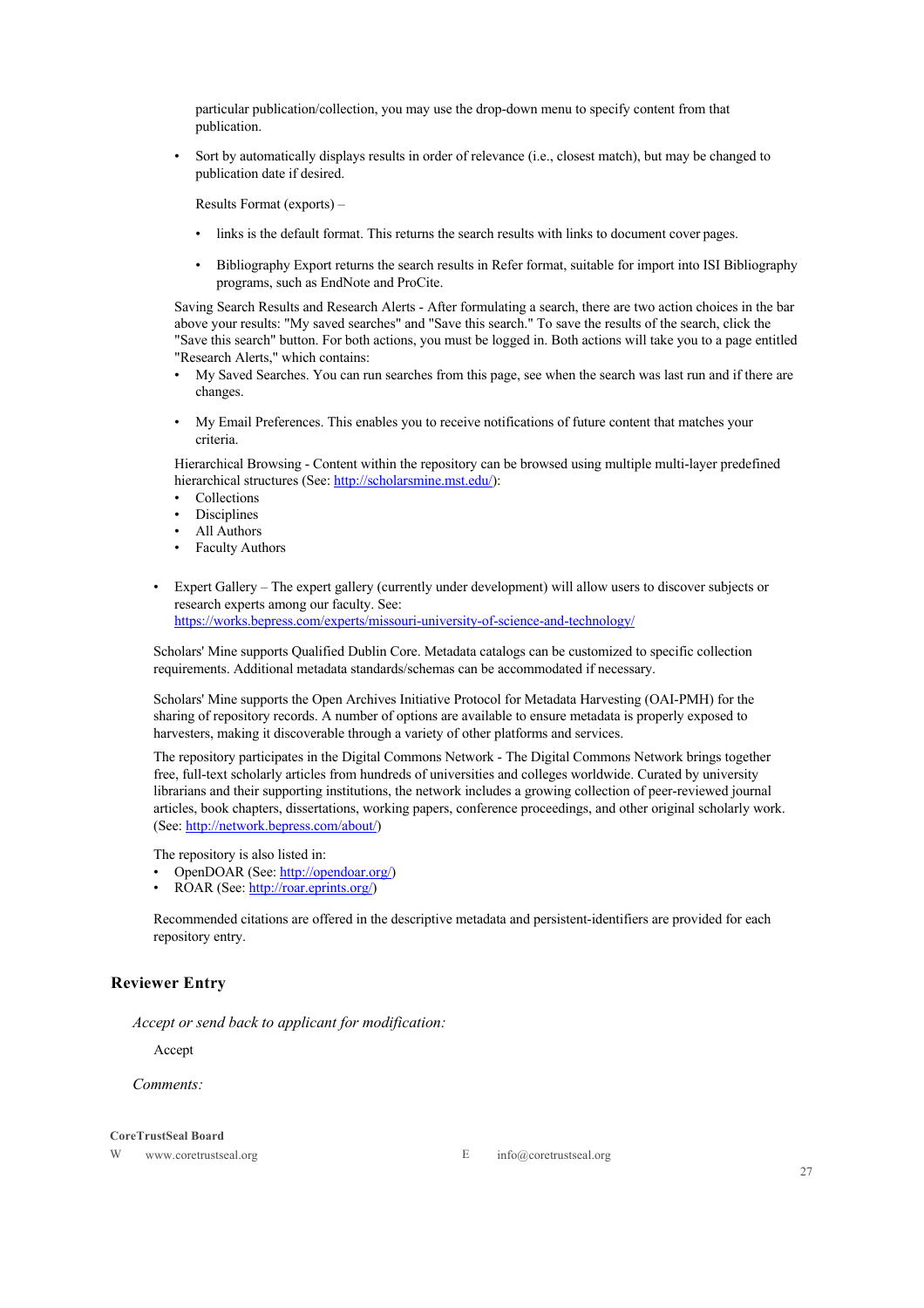### **14. Data reuse**

*Minimum Required Statement of Compliance:*

0. N/A: Not Applicable.

### **Applicant Entry**

#### *Statement of Compliance:*

4. Implemented: This guideline has been fully implemented for the needs of our repository.

*Self-assessment statement:*

The repository maintains administrative and descriptive metadata in Qualified Dublin Core. These elements are required for research data:

- Creator (Author(s)).
- Date (Publication Date).
- Description (Abstract, TOC, etc.).
- Format (Size, duration, etc.).
- Publisher (Responsible entity).
- Rights (Property rights, Intellectual property rights, reuse rights).
- Title (Name).

As a mediated repository library staff evaluate submissions and augment the metadata as needed. Additional information will be added including:

- Contributor (Granting Agencies, Sponsors, Research Assistants, etc.).
- Coverage (Applicability of the data, Jurisdiction, Relevance).
- Date (Embargos, Restrictions to access, Duration of access, etc.).
- Description (Additional description, Usage information, Instructions, etc.).
- Format (Supplementary file formats,etc.).
- Identifier (Additional relevantidentifiers).
- Language (Languages(s) used).
- Relation (Additional related resources both internal to the repository and external).
- Rights (Licensing, Usage rights, Limitations, etc.).
- Source (Derivative sources, etc.).
- Subject (Keyword, Phrases and Classification codes using controlled vocabularies).
- Type (DCMI file types).

If necessary the descriptive metadata will be customized to accommodate the submission. Additional descriptive files (readme files) may be used to further define the metadata.

Descriptive data is maintained in Dublin Core. The actual data files are maintained in file formats and types appropriate to the designated community. The repository has no restrictions on file formats or types.

Datasets associated with publications (Priority 1) and Stand-alone datasets (Priority 2) will be monitored for evolving or changing formats. Should changes be necessary, the researcher will be notified and appropriate actions taken with the researcher's consent and involvement.

The library maintains sufficient expertise internally and through other experts to ensure the success of any required future migrations of individual datasets. Our adherence to accepted standards and best practices should minimize any issues in this area.

Regarding migration to a new hosting platform, there are no plans for such a migration. Should it become necessary to do so, a plan would be created to ensure a successful migration. Here again adherence to accepted standards and best practices should minimize any issues.

**CoreTrustSeal Board** As a mediated repository, library staff work directly with researchers both before and during data submission. Issues relating to the understandability of the data are reviewed and addressed. Solutions include:

W www.coretrustseal.org E info@coretrustseal.org

28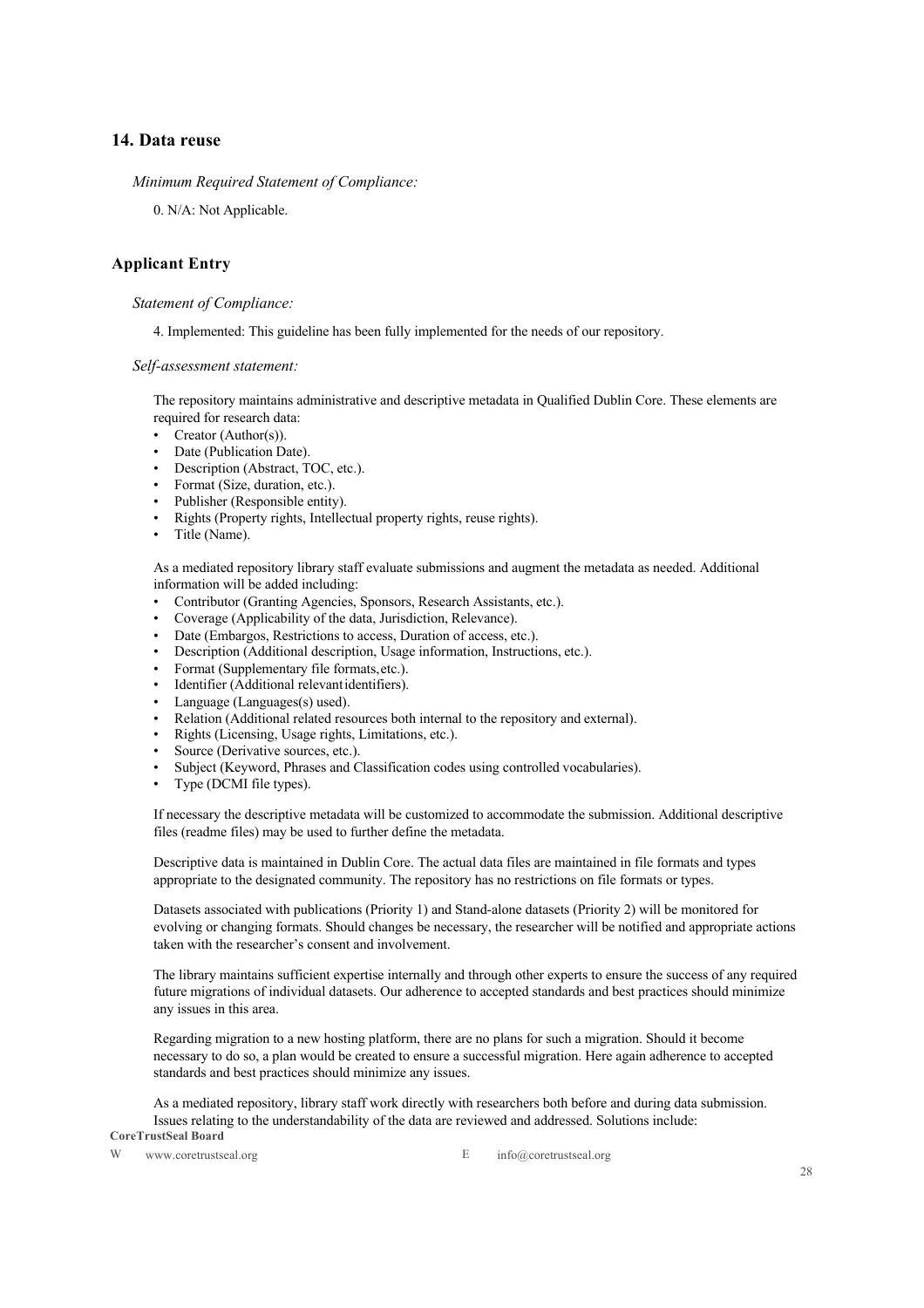- Augmenting descriptive metadata
- Customizing descriptive metadata
- Providing readme files with additional description, instructions, etc.
- Making changes to the data file formats, structure, etc.

# **Reviewer Entry**

*Accept or send back to applicant for modification:*

Accept

*Comments:*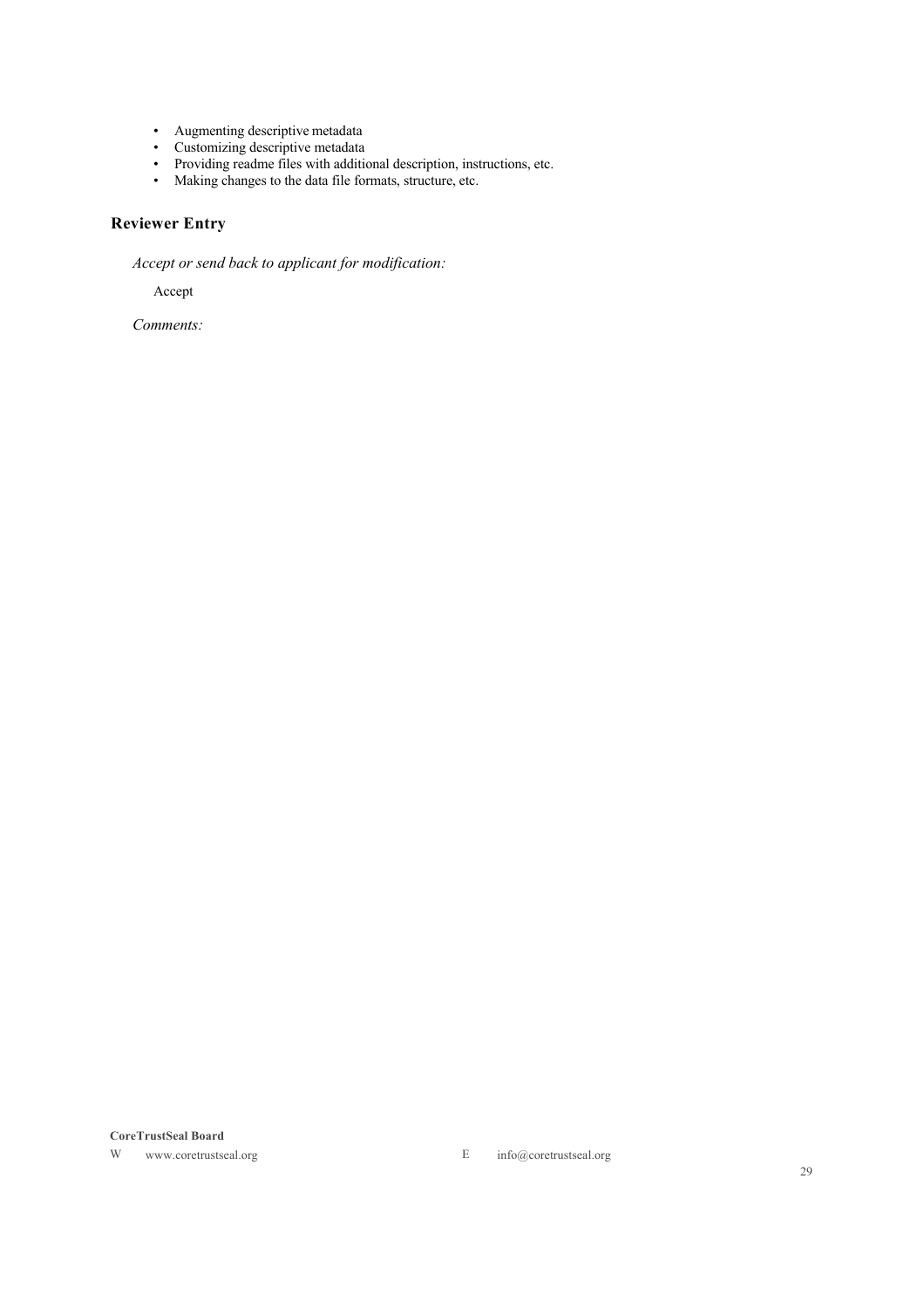### **15. Technical infrastructure**

### *Minimum Required Statement of Compliance:*

0. N/A: Not Applicable.

### **Applicant Entry**

#### *Statement of Compliance:*

4. Implemented: This guideline has been fully implemented for the needs of our repository.

*Self-assessment statement:*

By default the repository is able to support a wide range of international and community standards, including but not limited to OAI-PMH, ETD-MS, U.S. Federal Government Section 508 Guidelines, guidelines of the W3C Web Content Accessibility Guidelines, and guidelines for inclusion in community initiatives such as OpenAIRE, SHARE, RIAN, NDLTD, DPLA, Library Archives Canada, Portico, and CLOCKSS.

Here is a partial list of standards used:

Web accessibility

- Section 508, an amendment to the United States Workforce Rehabilitation Act of 1973, is a federal law mandating that all electronic and information technology developed, procured, maintained, or used by the federal government be accessible to people with disabilities.
- Web Content Accessibility Guidelines (WCAG) 2.1 defines how to make Web content more accessible to people with disabilities. Accessibility involves a wide range of disabilities, including visual, auditory, physical, speech, cognitive, language, learning, and neurological disabilities.

Metadata harvesting

- OAI-PMH The Open Archives Initiative Protocol for Metadata Harvesting (OAI-PMH) is a protocol developed for harvesting (or collecting) metadata descriptions of records in an archive so that services can be built using metadata from many archives.
- ETD-MS an Interoperability Metadata Standard for Electronic Theses and Dissertations

Metadata Schemas

The repository can house data in any known schema including:

- Dublin Core
- Darwin Core
- EAD
- RIF-CS
- DDI
- MARC
- METS
- MODS
- And others

Default metadata Values

Geographic Coverage

- Getty Thesaurus of Geographic Names (TGN)
- Library of Congress Authority File
- ISO 3166
- DCMI Point (Coordinates)
- DCMI Box (Value string)

#### **CoreTrustSeal Board**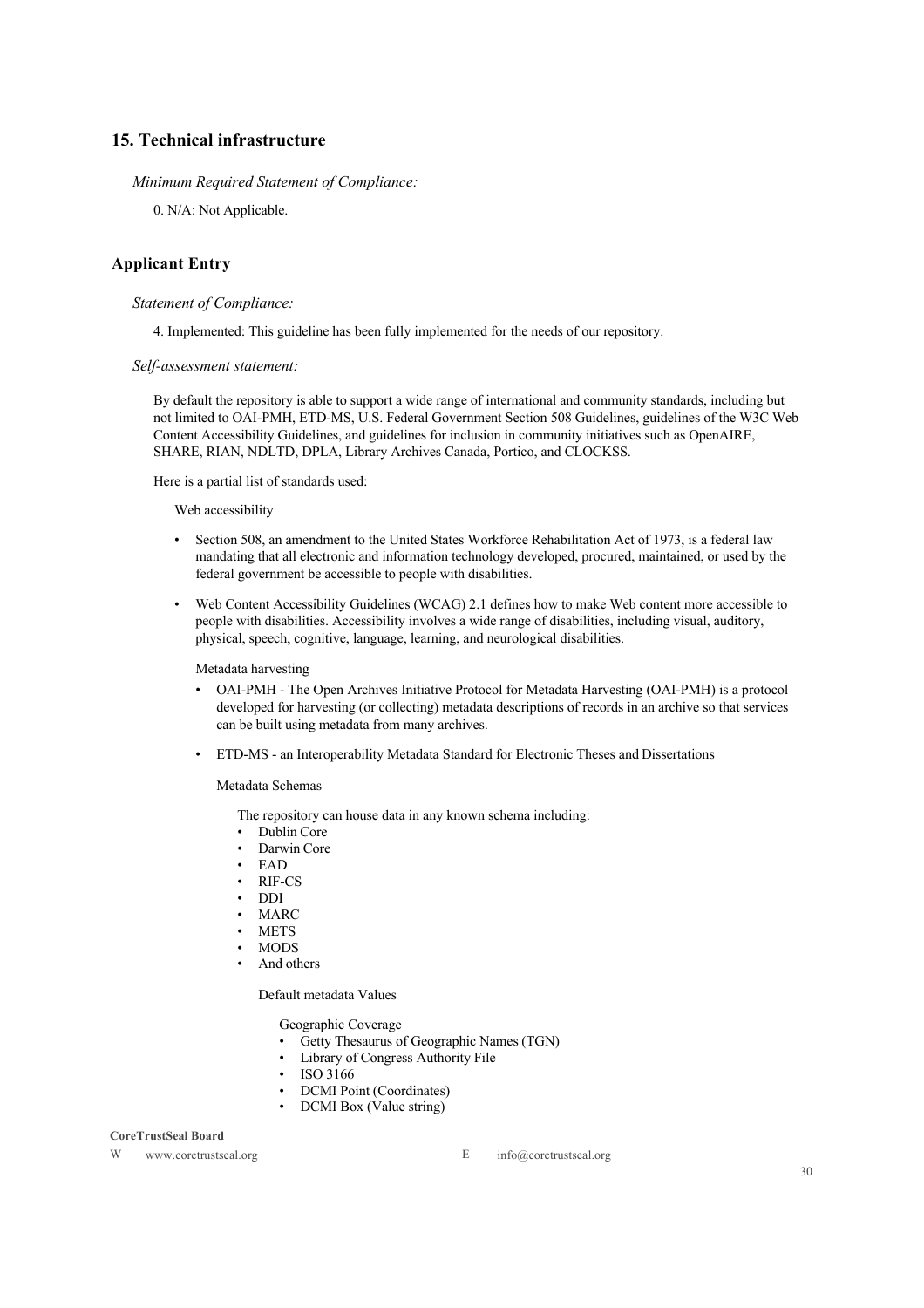#### Time Period

- Library of Congress Authority File
- DCMI Period (Text String)
- W3C-DTF (Date and Time formats)

File Types

• Internet Media Types [MIME]

Identifiers

- Government Document Classification System
- International Standard Book Number Classification System
- International Standard Music Number Classification System
- International Standard Serial Number Classification System
- US Patent Office Patent Classification System
- Serial Item and Contribution Identifier Classification System

Language

- ISO Language Codes 639-1
- ISO Language Code 639-2

Subjects and Keywords

- Library of Congress Authority File
- Medical Subject Authority File
- Local Authority File

Document Type

• DCMI type vocabulary

Relations

- WC3
- DOI

Standards are reviewed every three years or more frequently if needed.

Standards were implemented throughout the design of the repository from planning through implementation. Some standards were in place in the selected software platforms. These platforms were chosen because of their use and conformance to accepted standards. Other standards were implemented during the creation of content collections in the repository.

Currently, as new submissions are processed they are reviewed by qualified library staff to confirm that they conform to accepted standards or determine if a new metadata schema (standard) is required to ensure that the submission meets the requirements of the repository and the expected community of use. New metadata standards and requirements are reviewed by the repository management team and approved by the Scholarly Communications Librarian and the Metadata Services Librarian. New standards or changes affecting the overall operation of the repository are approved by the Scholarly Communications Librarian in consultation with the Advisory Committee.

Current repository infrastructure is based in the cloud through services provided by bepress™ and our mirrored service through Amazon S3. Additional infrastructure for the storage of support files, working files and full resolution graphic files is maintained on local servers. All contents is organized in a file/folder hierarchy and the Amazon S3 service mirrors the file/folder hierarchy maintained by bepress. The infrastructre provided by bepress and Amazon is adequate for our needs and there are no plans for changing it.

Currently, we are planning on implementing a streaming service for video and audio content through bepress™. Current content is streamed via a local server. bepress™ has recently increased storage and bandwidth capacity to accommodate large datasets. There are no additional planned changes to this infrastructure at this time.

The library does maintain a separate set of servers for preprocessing, streaming, and dark archiving. These servers are managed locally by campus IT. We control this local infrastructure and the file/folder hierarchy is periodically reviewed and modified if necessary. We also expand storage requirements as necessary.. We are also exploring the possibility of utilizing either Amazon or Google for dark archiving. There are no additional infrastructure changes planned.

**CoreTrustSeal Board** A software inventory and system documentation are maintained in a private wiki and through vendor support sites.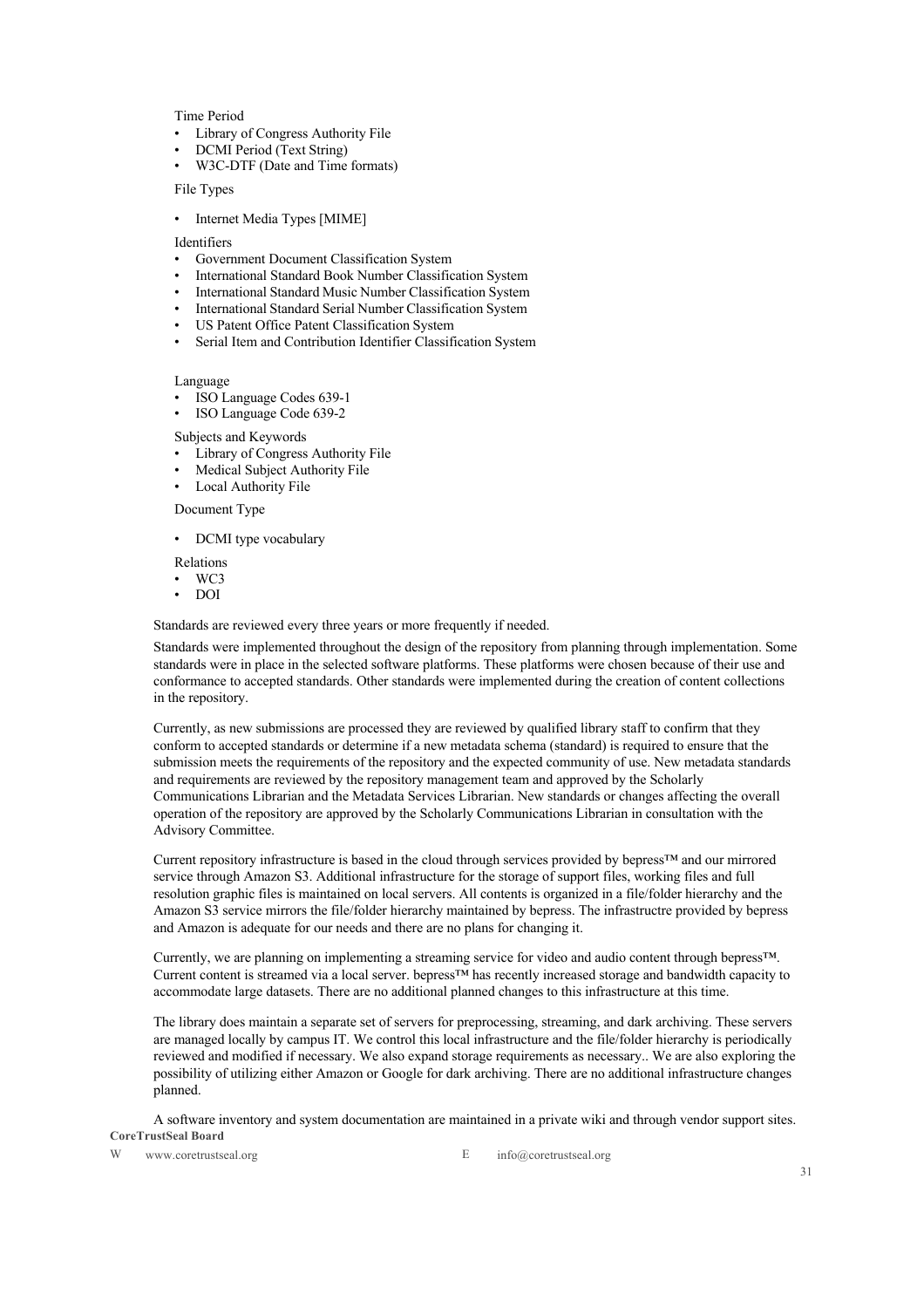JabRef, an open source bibliography reference manager is used in the preprocessing of content for the repository and as a support database of citations housed in the repository. JabRef uses BibTeX as its' native file format and has been customized for managing our faculty's research and publication records, and to produce exportable bibliographic files which can be ingested into our repository. No other community supported software is used.

A variety of commercial software is used in our digitization processing including the Adobe suite of products, Abbyy FineReader, and others.

Real time data streaming is not available. Access to data files housed in the repository is via download. Connectivity is fully redundant with multiple upstream links and can handle speeds of up to 1 Gbps.

### **Reviewer Entry**

*Accept or send back to applicant for modification:*

Accept

*Comments:*

#### **CoreTrustSeal Board**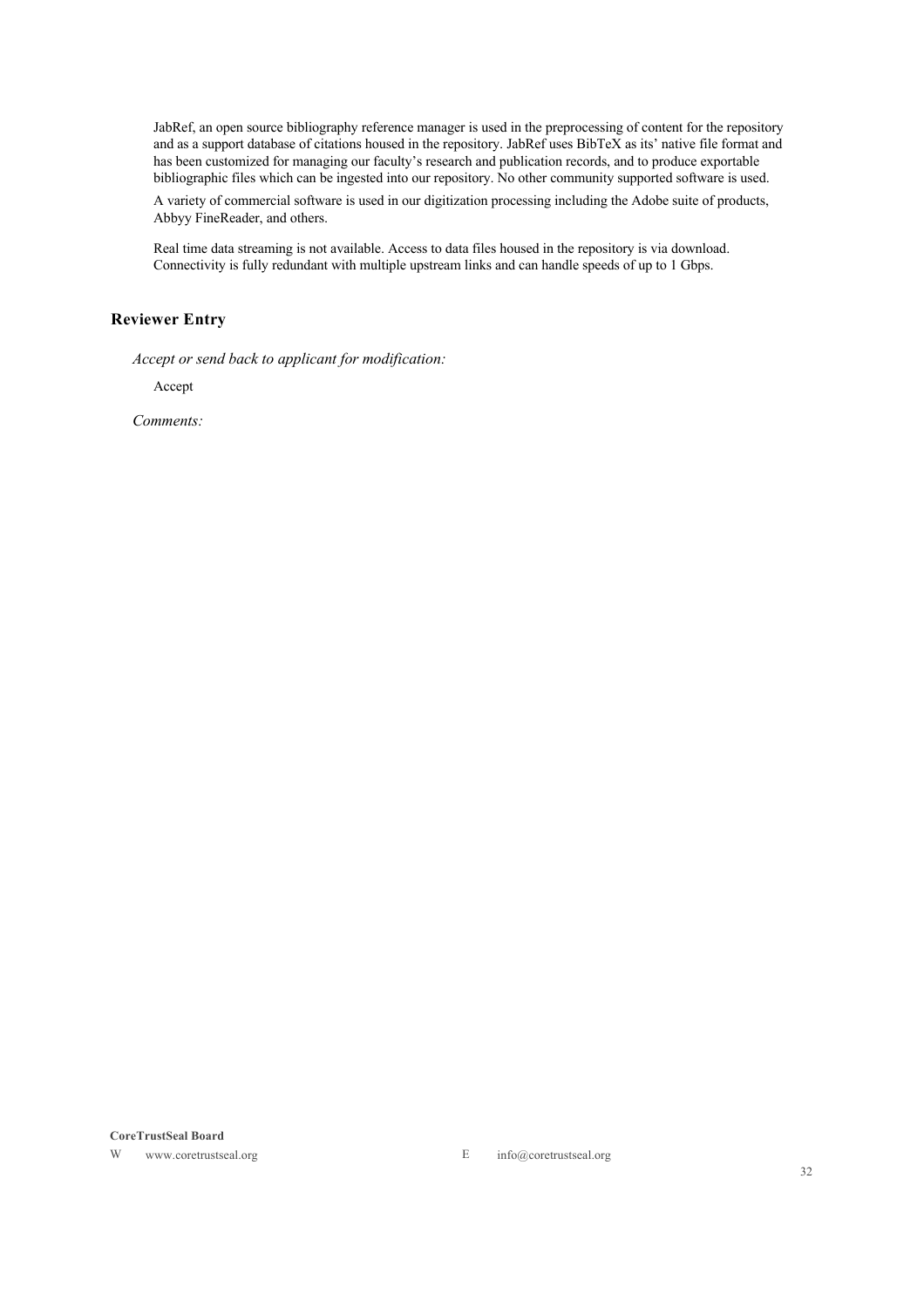### **16. Security**

*Minimum Required Statement of Compliance:*

0. N/A: Not Applicable.

### **Applicant Entry**

*Statement of Compliance:*

4. Implemented: This guideline has been fully implemented for the needs of our repository.

*Self-assessment statement:*

Our service provider (bepress™) maintains production servers at a high availability colocation facility with multiple backbone connections and backup generators or in redundant Amazon Web Services availability zones. Additionally, they maintain failover web, database, and storage servers to continue to serve content in case of failures. All critical system metrics are automatically monitored, including server response time for static and dynamic pages and web server load. Engineers are on call 24/7/365 if load begins to impact services, investigation begins immediately, and restoration is top priority. (See our backup strategy: http://libguides.mst.edu/scholarsmine/backupstrategy)

• For additional information see: https://www.bepress.com/reference\_guide\_dc/safeguarding-content-digital-commons/

System security is managed by the Scholarly Communications Librarian in consultation with the Campus Security officer when necessary. Security and disaster management for the repository is contracted to our repository vendor (bepress™). bepress™ follows a best practice approach for all security issues. The repository is monitored against attacks and suspicious behavior. Appropriate actions are taken to reduce spam and encrypted backups are sent to Amazon S3.

• See: https://www.bepress.com/reference\_guide\_dc/safeguarding-content-digital-commons/

The repository resides in the cloud in a hosted environment. Our contractual arrangement with our service providers ensures that in the event services are discontinued for any reason all descriptive and administrative metadata and all digital objects within the repository will be returned to the University. The University would then recreate the repository in another environment.

A comprehensive risk analysis is scheduled to occur in 2018 using the DRAMBORA toolkit.

### **Reviewer Entry**

*Accept or send back to applicant for modification:*

Accept

*Comments:*

**CoreTrustSeal Board**